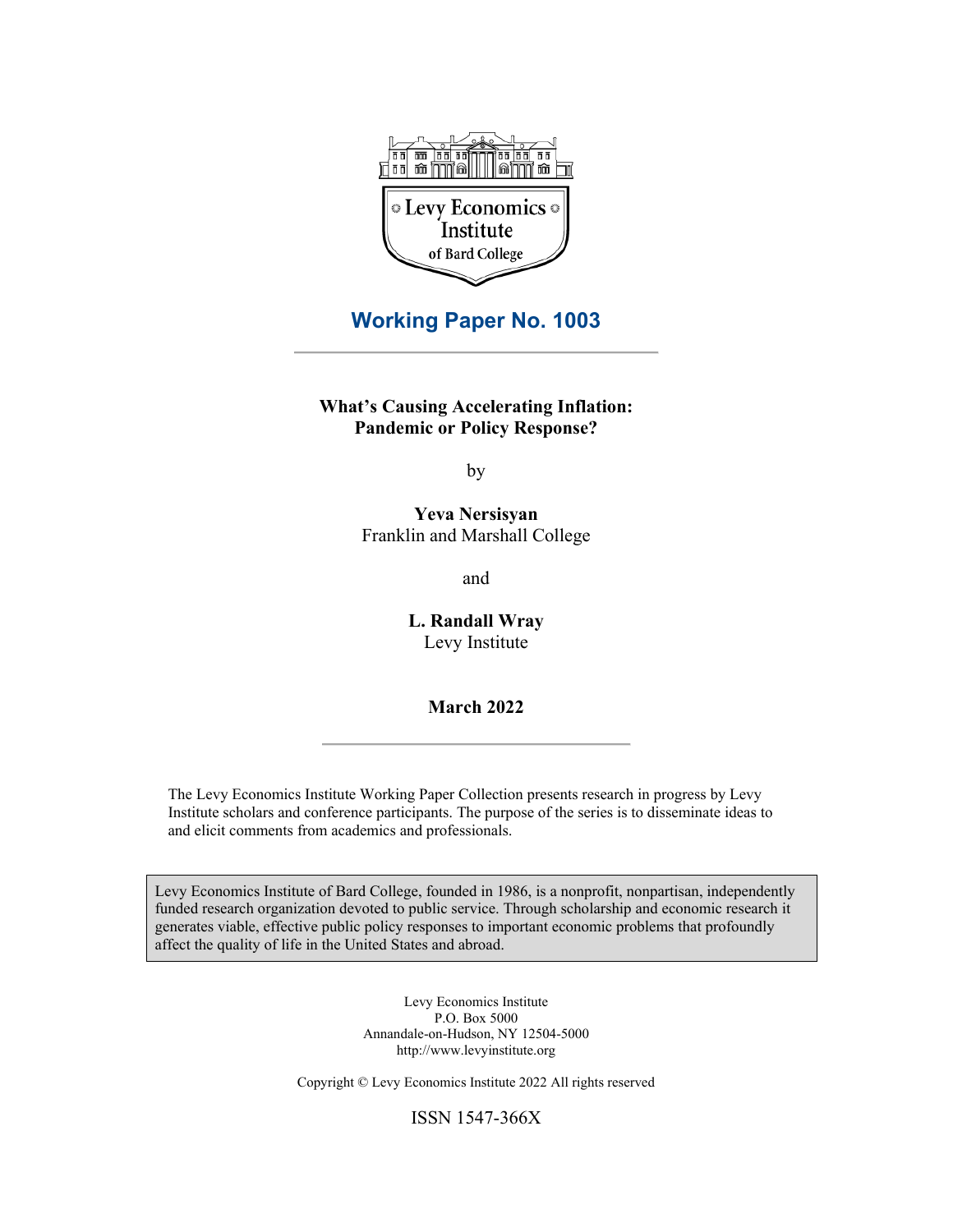## **ABSTRACT**

This paper examines the recent increase of the measured inflation rate to assess the degree to which the acceleration is due to problems created (largely on the supply side) by the pandemic versus pressures created on the demand side by pandemic relief. Some have attributed the inflation to excess demand, most notably Larry Summers, who had warned that the pandemic relief spending was too great. As evidence, one could point to the quick recovery of GDP and to reportedly tight labor markets. Others have variously blamed supply chain disruptions, shortages of certain inputs, OPEC's oil price increases, labor market disruptions because of COVID, and rising profit margins obtained through exercise of pricing power. We conclude that there is little evidence that excess demand is the problem, although we agree that in the absence of the relief checks, recovery would have been sufficiently slow to minimize inflation pressure. We closely examine the main contributors to rising overall prices and conclude that tighter monetary policy would not be an effective way to reduce price pressures. We also cast doubt on the expectations theory of inflation control. We present evidence that suggests there is currently little danger that higher inflation will become entrenched. If anything, rate hikes now will make it harder for the economy to adjust to current realities. The potential for lots of pain with little gain is great. The best course of action is to tackle problems on the supply side.

**KEYWORDS:** COVID-19; Inflation; Pandemic Relief; Pricing Power; Supply Chains

**JEL CLASSIFICATIONS: E31; E32; E52; E520**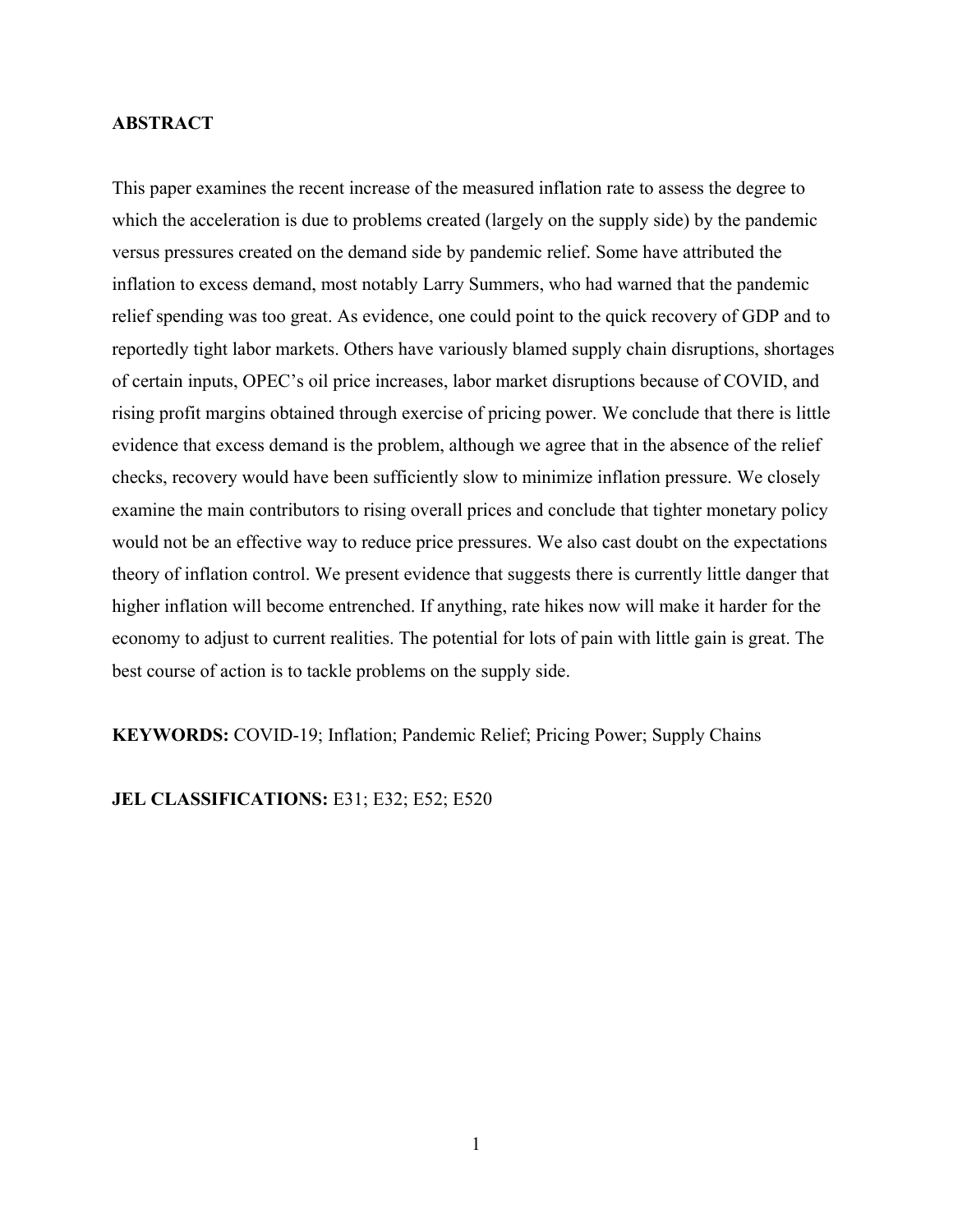## **INTRODUCTION**

When the Biden administration proposed the \$1.9 trillion American Rescue Plan Act after taking office in January of 2020, some economists—with Larry Summers (2021) as the most outspoken—warned of potential inflation. They claimed the size of the package was too big (relative to the GDP gap) and elementary macroeconomics showed that this would be inflationary. Others, including Paul Krugman (2021), countered this claim. Their argument was twofold. First, it wasn't clear what the size of the GDP gap was—the economy could potentially accommodate more demand before hitting the inflationary wall. Second, if inflation did materialize, they argued, the Fed had tools to get it under control.

The time to raise interest rates has arrived, according to Federal Reserve Chairman Jerome Powell. Some even think the Fed should have responded earlier to prevent inflation from getting out of control. The Fed has announced it will raise rates in a long series of steps, and a March 2022 rate hike seems all but inevitable.

One problem with asking the Fed to get inflation under control is that it is ill-equipped to do so. As Papadimitriou and Wray (2022) explain, the Fed has been stumbling in the dark since the early 1990s, pushing this and that lever in an attempt to get inflation to its desired rate. The mantra for the past two decades is that the Fed controls inflation through control over inflation expectations. Yet, even with zero interest rate targets (ZIRP) and trillions of dollars of unconventional monetary policy, the Fed was unable to get inflation up to its 2 percent target. Now that inflation has exceeded 6 percent, the Fed is supposed to bring it back down to the target by promising to raise rates and unwind its trillions of dollars of assets.

It is remarkable that the current run-up of inflation was not caused by inflationary expectations as actual rates have tripled while expectations remained subdued. And even as all the pundits listen to the inflation worriers (such as Larry Summers), expectations seem to reject the view that inflation is going to remain high—much less accelerate. How is the Fed supposed to fight actual inflation by lowering inflation expectations when long-term expectations are already well below current inflation?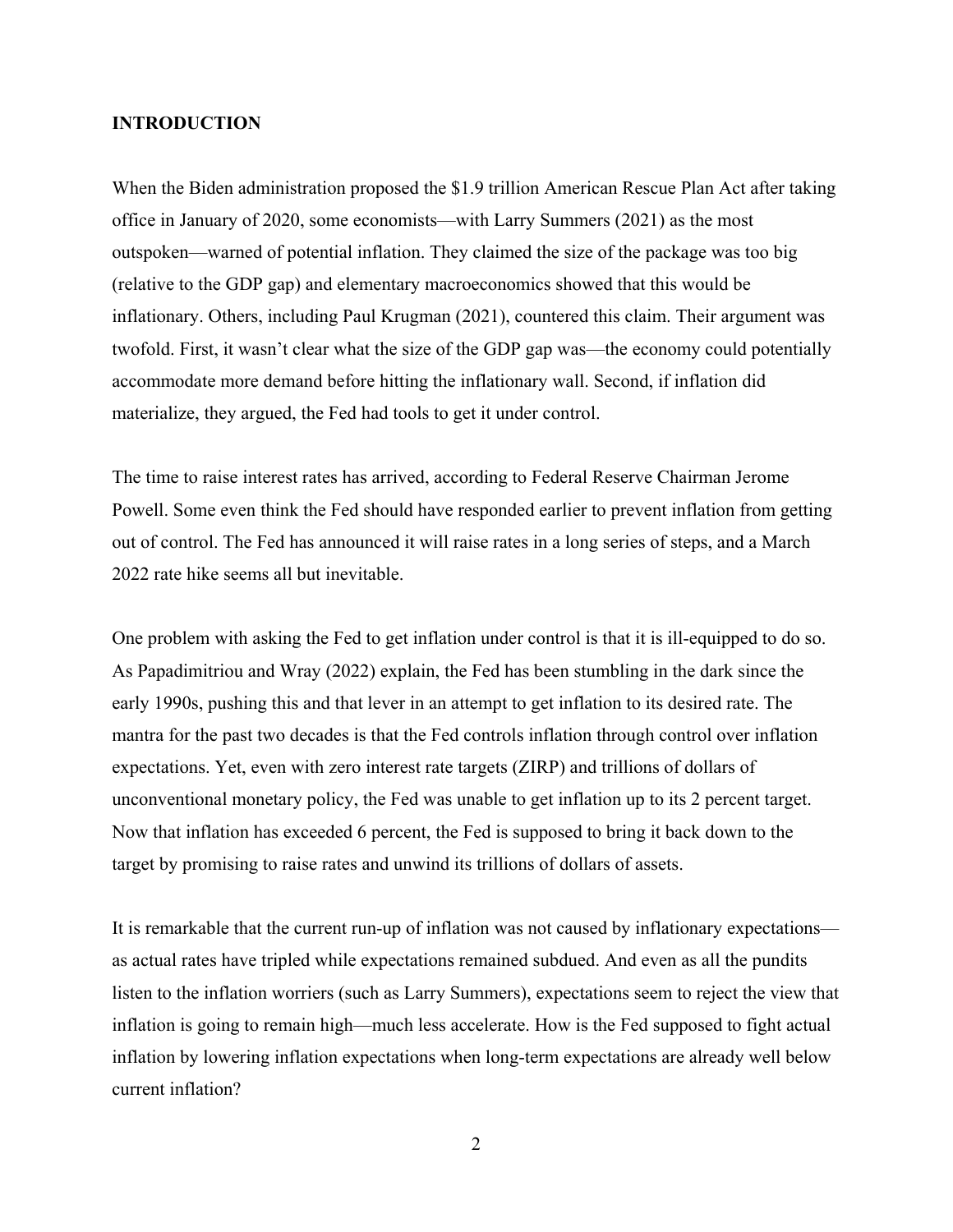But more importantly, we believe the Fed's two tools—reversing quantitative easing (QE) and raising rates—are not the right approach for fighting our current inflation. Inflation hawks point their fingers at supposed excessive aggregate demand boosted by pandemic relief as the cause of inflation. We will argue that aggregate demand has played a relatively minor role in generating inflation pressure. Instead, most of the pressure has come on the supply side: supply chain disruptions, labor market disruptions, and corporations exercising pricing power.

If anything, rate hikes now will make it harder for the economy to adjust to current realities. The potential for lots of pain with little gain is great.

# **WHAT HAS CAUSED THE TRANSITION FROM LOW INFLATION TO HIGHER INFLATION?**

The Fed has been happy to take credit for the low inflation that prevailed in the United States in recent years—especially since the global financial crisis (GFC), but inflation had been relatively tame for a decade before that. Paul Volcker's actions in the 1980s, which took the form of trying to restrain the growth of money supply by pushing the fed funds rate above 20 percent, supposedly broke the back of inflation, although—it is admitted—at a high cost in the form of a recession, several financial crises (the thrift crisis of the early 1980s, followed by the developing country debt crisis, and then the big bank problems at the beginning of the 1990s), and high unemployment. And the Fed's rate hikes after 2004 helped to bring on the GFC—the worst economic calamity (up to that point) since the Great Depression.

While it's true that the Volcker Fed might have broken a wage–price spiral (or more accurately a price–wage spiral, because it was not set off by rising wages) by punishing workers, it's hard to see why inflation would have stayed persistently below the Fed's target year after year since the GFC of 2007–9. Even trillions of dollars (and euros and pounds and yen) of QE could not get inflation up to central bank targets in any of the rich countries. This was a puzzle for all those who kept faith in the belief that central bankers control inflation rates.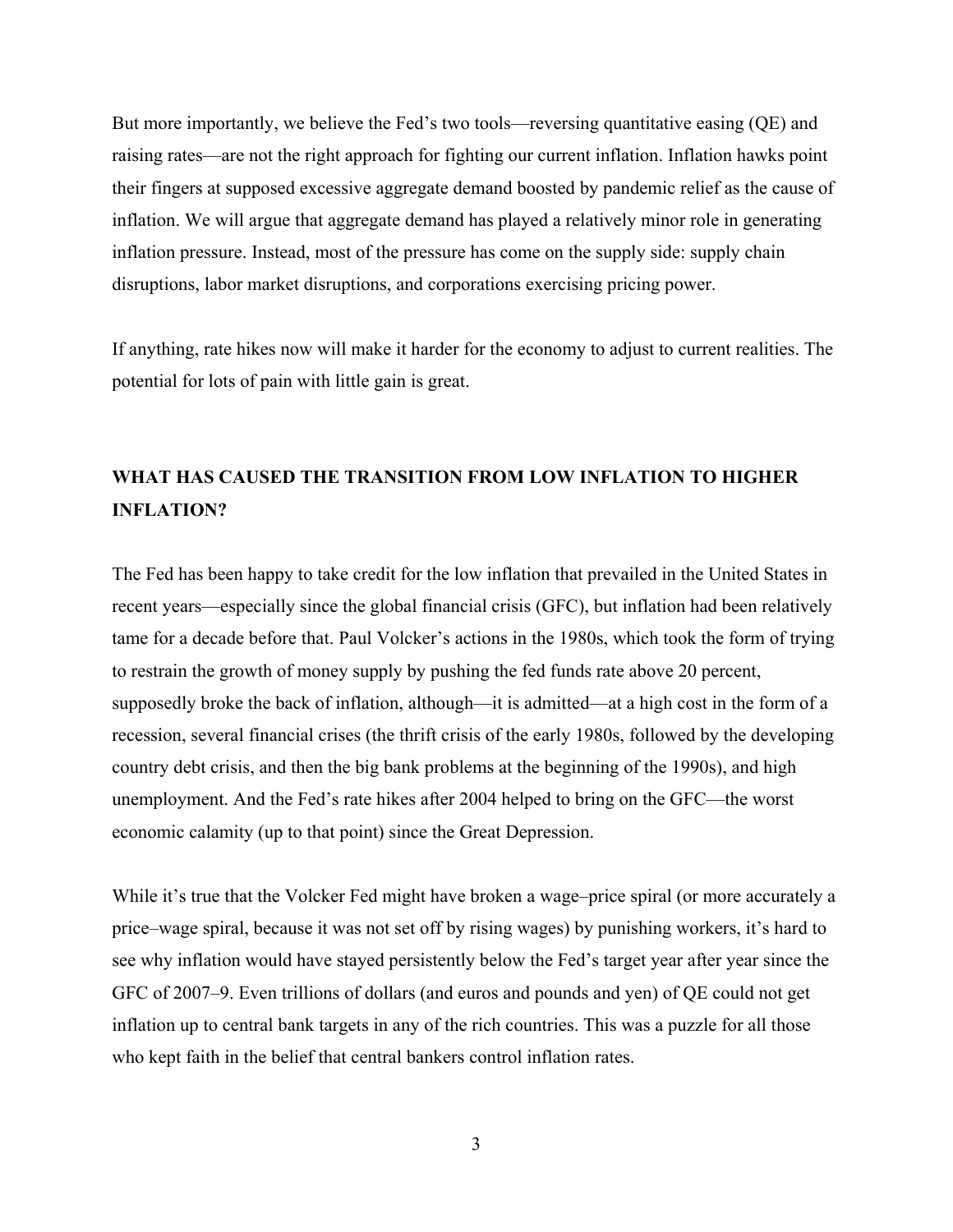So, what really explains low inflation rates over the past few decades? We think there were several factors, none of which were related to monetary policy. First, the increased use of globalized supply chains allowed companies to tap into cheap labor sources abroad thus helping them keep their costs and prices low. As more production moved abroad, domestic wage growth remained anemic as American workers had to compete with workers in developing nations. Essentially, low-wage Asian workers replaced higher-paid American workers. As a result, American wages had not increased in real terms since the mid-1970s.

Offshoring also allowed domestic firms to reduce business costs related to regulations and taxes—boosting profits. Further, the "just-in-time" nature of production allowed firms to lower their costs by eliminating inventories. Finally, all of these factors conspired to consolidate market power in the hands of fewer dominant firms. Smaller domestic producers could not compete: their wages for local workers cost more than wages paid by bigger firms that offshored production. Further, smaller firms had to maintain inventories and if, they needed inputs from abroad, they paid higher prices because their negotiating power was lower; they also faced uneven access to retailers like Amazon. All of this helped to keep prices to consumers down, but at the cost of creating a production system that was highly oligopolized and not resilient. Even a small disruption—such as an earthquake in Taiwan—could cause the supply chains to clog. A major global pandemic was sure to wreak havoc.

That's probably not the only source of disinflationary pressures, however. In addition, governments generally turned toward more austere fiscal policy, with less reliance on use of spending to keep unemployment down (and more reliance on monetary policy). This was necessitated within the euro area—by Maastricht criteria as well as other features of the euro design.<sup>1</sup> In the United States, President Reagan's attack on the air traffic controllers' union presaged a new era of outright government hostility to labor unions, as power shifted permanently toward capital and away from labor. Technology and productivity advances—in addition to offshoring—eliminated a lot of higher-paid (formerly union) blue collar jobs. Deregulation of domestic energy markets and alternatives to OPEC's oil (natural gas, fracking) helped to temper the ability of the petroleum cartel to boost oil prices (which had been the major

<sup>&</sup>lt;sup>1</sup> We won't go into those here; see Papadimitriou and Wray (2012).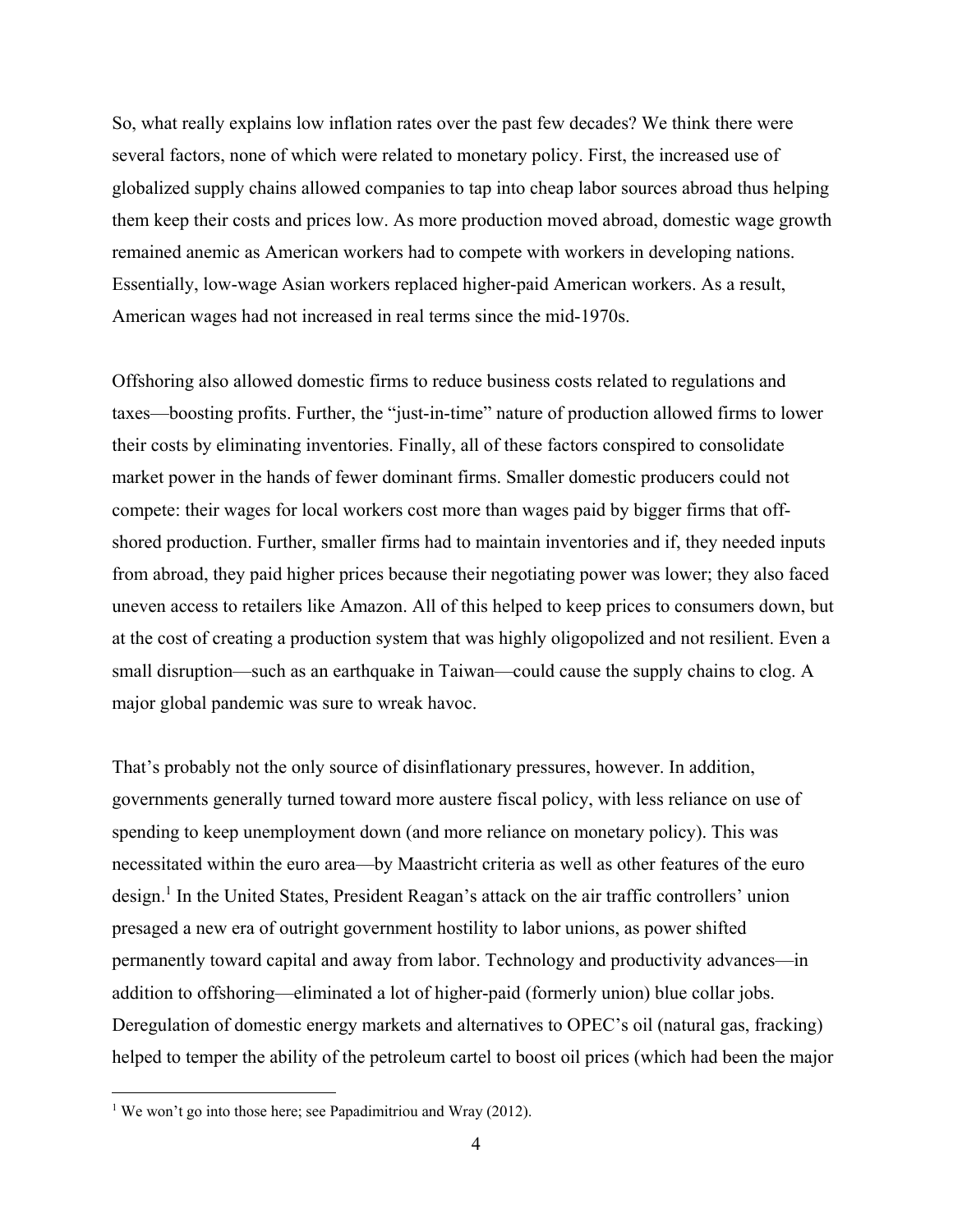cause of US stagflation throughout the 1970s). More frequent and more severe financial crises usually led to recessions and, unlike the Reagan recovery, every subsequent recovery was "jobless"—meaning that it took longer to recover jobs. This helped to prevent wage increases in recoveries, so the long-term trend of wages remained horizontal (at best). In real terms, wages at the bottom actually declined, leading to increasing inequality (often claimed to be due to a "skills gap" created by a shortage of highly educated workers and a surplus of workers with lower educational attainment—an argument that is only partially validated by the data).

The COVID-19 pandemic led to major supply-side disruptions. The offshoring and globalized supply chains that tamed inflation have of course come back to bite, as the lack of this or that component can delay production in whole industries (e.g., the trucker protests in Michigan and then across the Canadian border threatened to throw the US auto industry into disarray). As production has been broken into many pieces, with many countries involved in the process, a pandemic surge or other disruptions in different countries have ripple effects throughout the system. Not only has the United States been exposed to COVID-related shutdowns in China, but also to disruptions of, and sharply rising costs of, shipping, which has been a major driver of higher prices. Our overreliance on consumer goods manufactured overseas, especially in China, has made our economy vulnerable to even a minor disruption in shipping (e.g., a boat stuck in the Suez Canal or, more recently, a burning ship filled with Porsches). Thus, low wages, offshoring, globalized supply chains, and related factors should be credited with keeping inflation low—while offshoring and supply chains have been driving inflation higher over the past year as the fragile system unraveled.

Wages, on the other hand, have been trying to play catch up with rising prices rather than causing the inflation we are observing. With wage growth lagging prices, many expected initially that the inflation would only be temporary. Last spring it was reasonable to assume that the pandemic was coming under control—with effective vaccines and declining infections and hospitalizations. Unfortunately, that turned out to be a mirage. The Fed and many economists continued to believe even as inflation rose that production would recover and that would soon temper price increases. As of spring 2022, that now looks overly optimistic.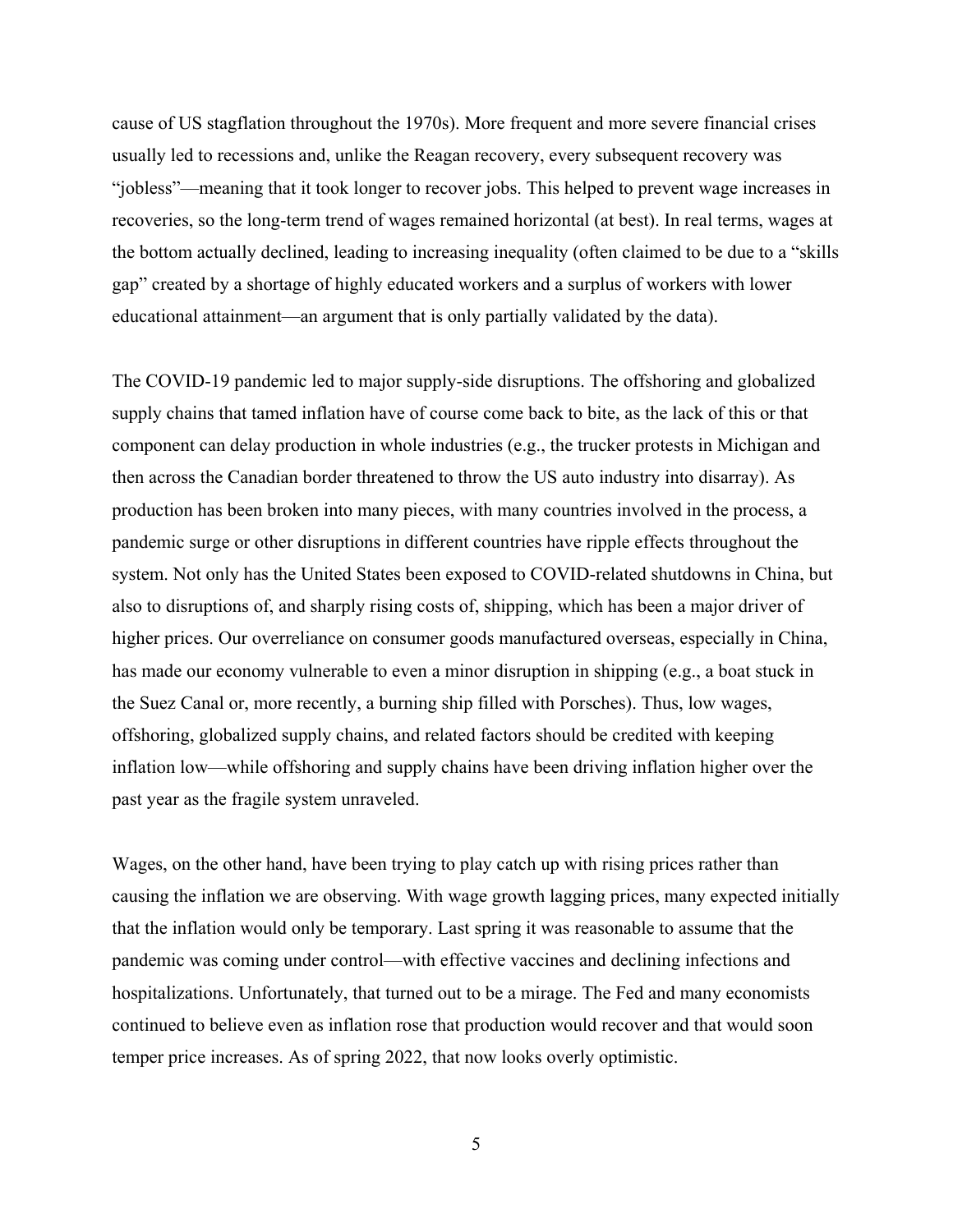Fear has grown that inflation is becoming intransigent. Some claim labor markets are very tight—and there is some evidence to support the claim. Wages at the bottom are rising; recruiting bonuses at the top are skyrocketing. The Fed has concluded that price pressures are more generalized (which could mean pressure on wages). In other words, they are worried about workers asking for and getting higher wages, thus potentially setting off a wage–price spiral.

We will carefully examine that possibility by looking at current price pressures from both a microeconomic view (pricing decisions of firms and disruptions in different sectors) and a macroeconomic level (aggregate supply and demand).

#### **WHY ECON 101 DOESN'T APPLY**

The typical economist's explanation of price increases is that they are caused by demand outstripping supply. The pandemic caused both demand and supply to collapse, albeit not necessarily in step. Relief checks, extended unemployment benefits, the Paycheck Protection Program, and others were designed to restore demand—that (as we warned<sup>2</sup>) could be dangerous if spending exceeded resource availability—which became constrained by supply disruptions. As it turned out, the initial round of checks was used largely to pay overdue bills and to increase saving (data is presented below to support that view). After vaccinations started reducing the worst health impacts of COVID-19, supply started on a slow path to recovery. The second round of checks boosted spending (again, evidence is presented below). It looked like the economy was in good shape and would improve—but supply disruptions continued, in shipping, in chipmaking, and in continuing Chinese lockdowns.

<sup>&</sup>lt;sup>2</sup> As we argued, the US government faces resource (full employment) constraints, not financial constraints. What we emphasize is that sovereign governments face resource constraints, not financial constraints. "We have always argued that too much spending—whether by government or by the private sector—can cause inflation…. A country lives beyond its means only when it goes beyond full employment, when more government spending competes for resources already in use—which could cause inflation…. Ironically, the real limits faced by government before the pandemic were far less constraining than the limits faced after the virus had brought a huge part of our productive capacity to a halt" (Nersisyan and Wray 2020).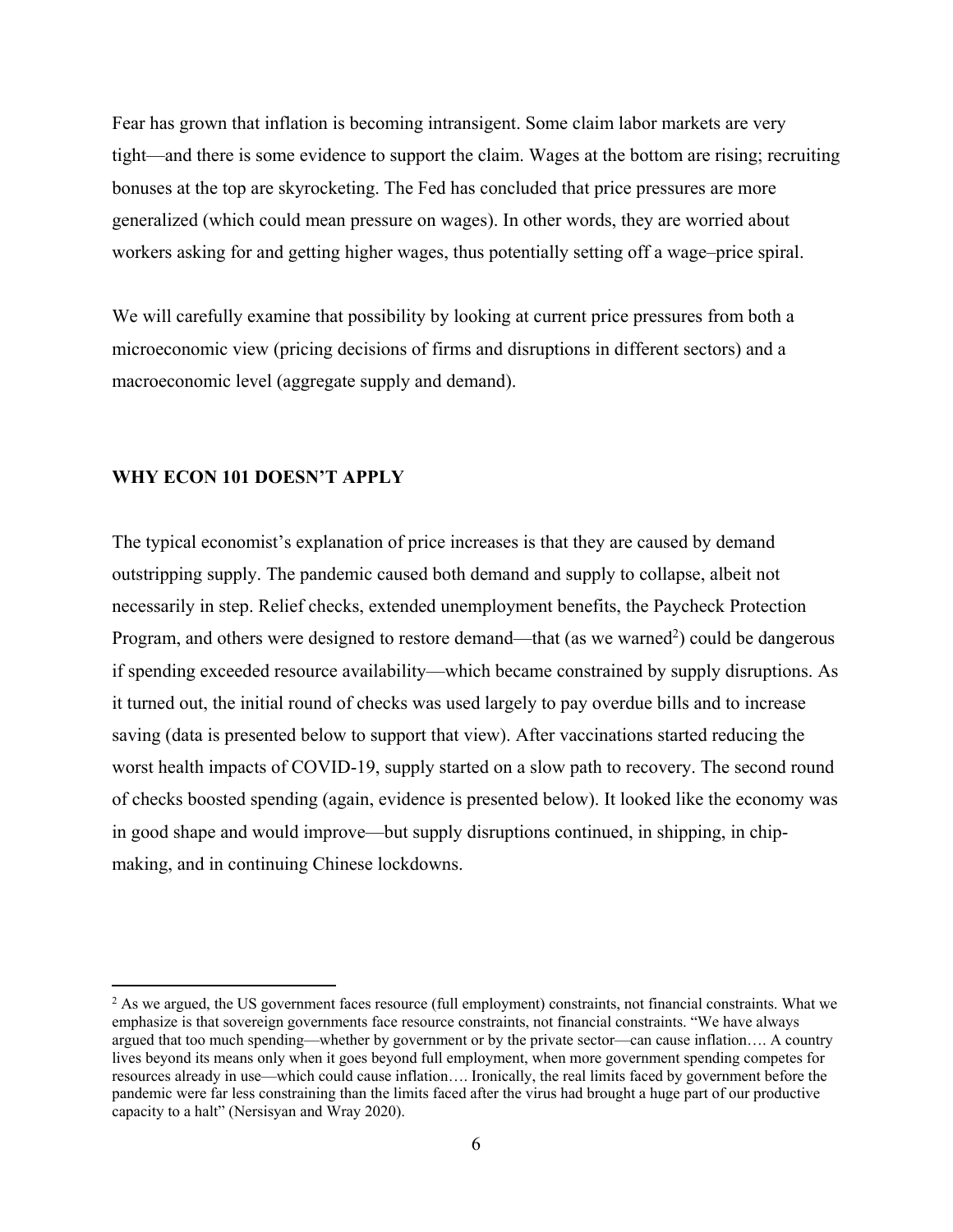According to econ 101, as demand continued to rise, price pressures rose. Prices *are* rising quickly, supposedly due to demand pressures—not problems on the supply side. What is the main evidence? Well, spending has completely recovered—spending in the last quarter of 2021 more than matched what it was predicted to reach according to forecasts from 2019. So, it is believed, the problem cannot be supply. From the orthodox view, it makes no sense to claim that corporations with pricing power are simply jacking up prices *now*. If they could have raised them, they already would have done so. Prices rise because demand exceeds supply, not because of pricing power.

Further, according to conventional thinking about monopoly power, it does not really lead to price gouging. Megacorps must use "as if" pricing: they price as if they were in a competitive sector, because raising profit margins would induce new entrants who would underprice them and take away market share. Ability to set price does not mean that one would do so, because it would generate competition that would take away the pricing power! It is sort of like a nuclear bomb standoff. Yes, we've got the power to use it but the other side would retaliate so we cannot.

But it doesn't work that way in the real world, especially in a real world with complex supply chains and monopsonistic retailers. For a smaller producer to compete to produce anything but the simplest products, access to the complex chains that supply input components is necessary. But these are locked-up by contracts with the megacorps. Further, access to retailers requires "shelf space" and long-term agreements—again, big suppliers are given preferential treatment. And producers must have access to shippers that, again, are tied up in contracts that favor the existing megacorps. All of this was made very much worse by the pandemic's disruptions. With shortages, the preference for both inputs and retailing ensures that smaller firms are squeezed out (reducing competition), as suppliers must first fulfill their agreements with the biggest firms. And when a smaller firm does find a source of supply, it doubles up purchases—out of fear that it might not find supplies in the future. So smaller firms must build up inventories—which is expensive—and pay higher prices for inputs. All of this means that they cannot undercut the pricing of the large firms that dominate markets. And while margins are (anecdotally) high for the dominant firms, production by smaller firms may not be profitable even with high prices.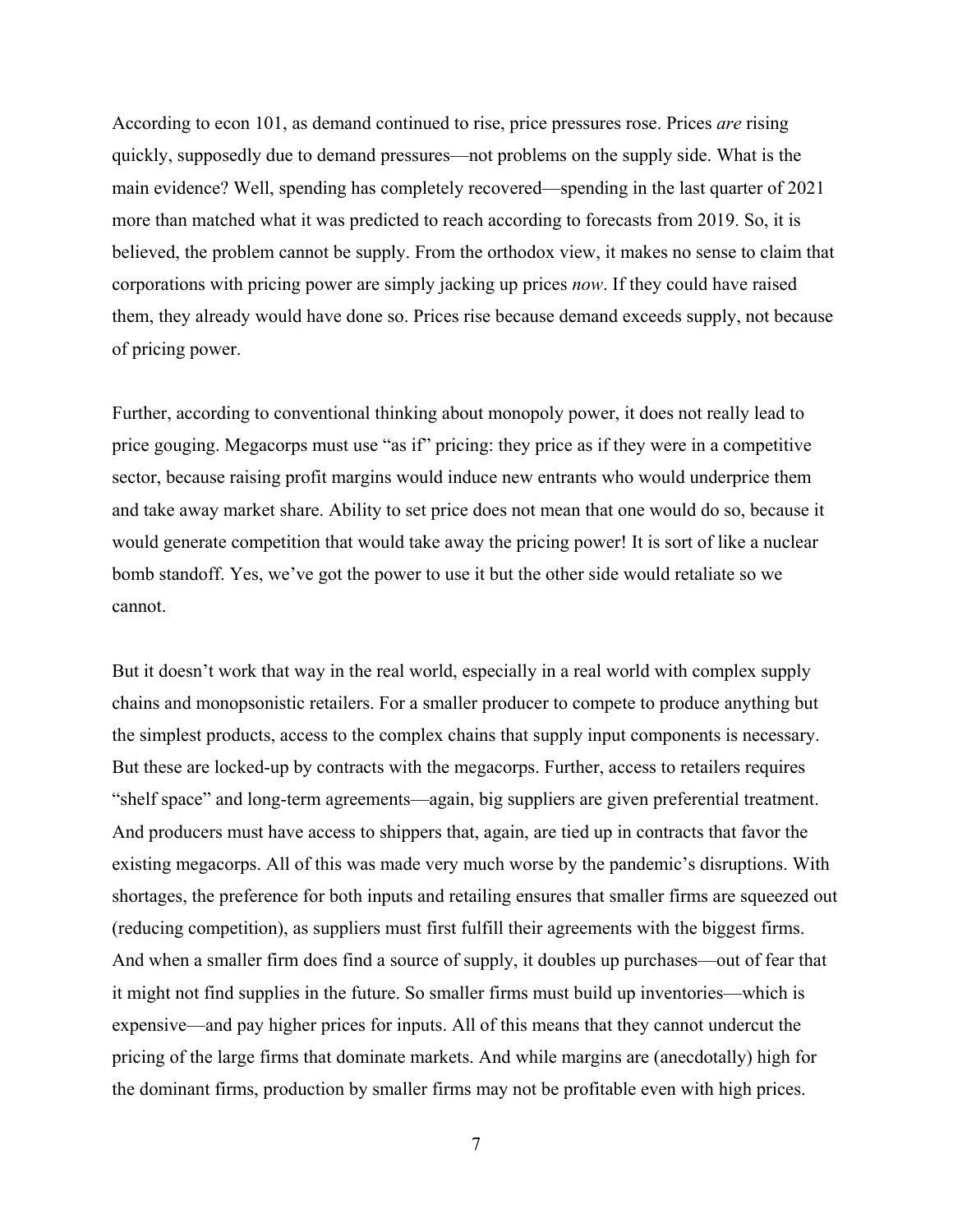Econ 101 is useless in a world where prices are not determined by costs—that is, where they are determined by pricing power. It may well be true that if the relief checks had never been sent, demand would be so low that dominant firms could not raise prices—so measured inflation would have been lower. Indeed, we suspect that would have been the case. It is also probable that policy designed to depress demand toward low early pandemic levels could eventually relieve inflation pressure. The cost of that path would be severe in terms of lost income and lost employment. It also would do nothing to directly tackle the causes of our current dilemma: excessive pricing power of dominant firms, risky dependence on far-flung supply chains, longterm stagnation of American wages, and long-term depression of investment in America's public and private infrastructure.

Relying on one anti-inflation tool, i.e., Fed rate hikes, to deal with these complex problems on the supply side is a mistake; if the Fed doesn't raise rates to levels that could cause a deep recession, it will not be effective at fighting inflation. Yet, as we explain below, smaller rate hikes will not reduce inflation. But no matter what the impact on inflation might be, rate hikes are not going to reduce pricing power, strengthen supply chains, nor prepare the American economy for the future.

We are going to look at five reasons to doubt the econ 101 explanation. We first look at three causes of inflation from the macro level perspective, and then two from the micro level perspective.

## **THE MACRO VIEW: INFLATION PRESSURES**

Let's first examine the growth of income, spending, and output to assess whether pressures on prices are coming from the demand side or from the supply side. If the problem is mainly on the supply side, that would indicate inflation is largely caused by disruptions created by the pandemic. If pressures largely come from the demand side, then we might blame the relief packages.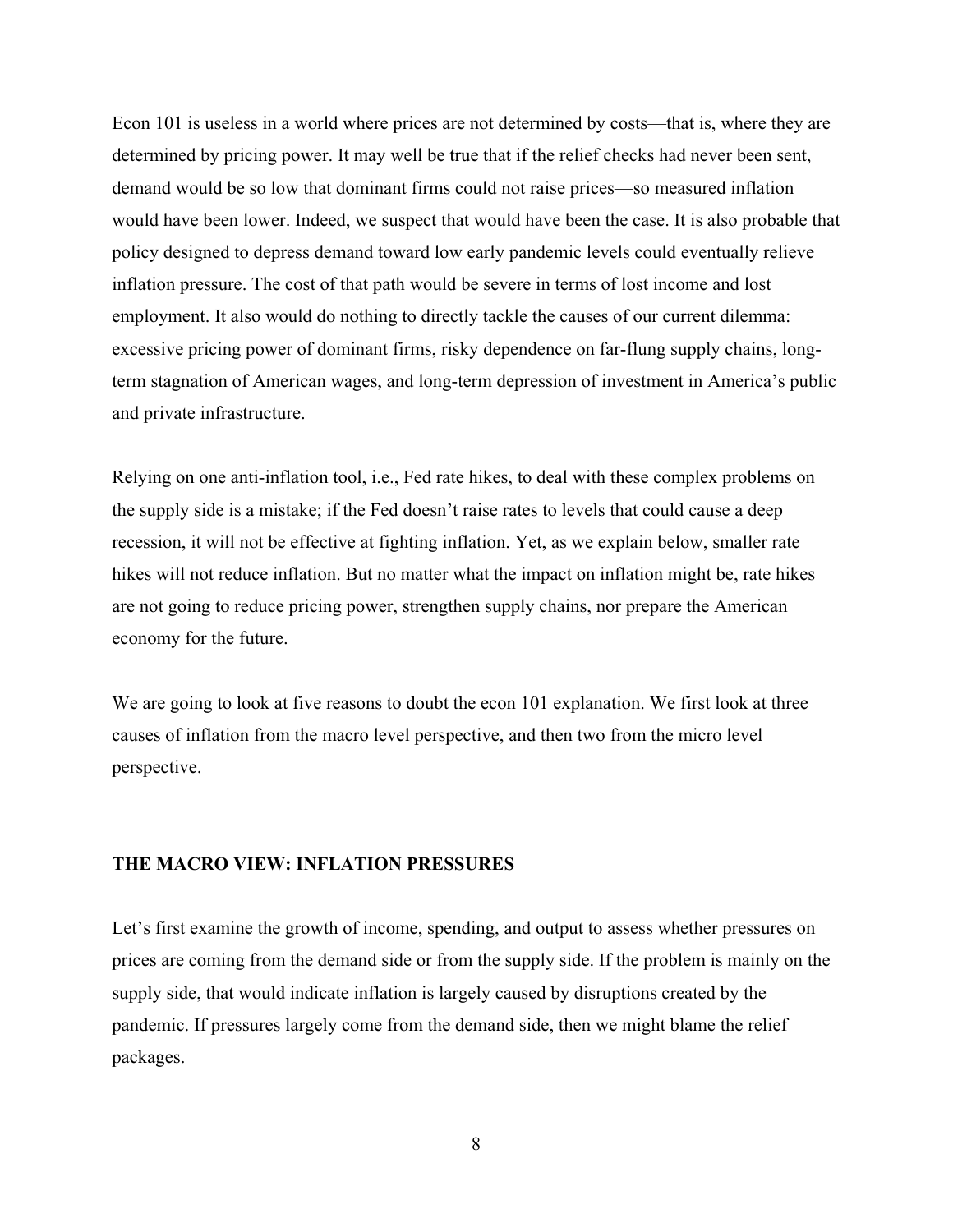#### **What Is Generating Pressure on Prices: Pandemic or Policy?**

Soon after the pandemic hit, GDP fell by \$2 trillion by 2020Q2. Pandemic relief stemmed the collapse and the losses were recovered over the course of the third quarter. Growth picked up and by the third quarter of 2021, actual GDP reached the level that had been forecasted for that quarter back in January 2020. GDP in 2021Q4 actually exceeded what had been forecast at the beginning of 2020, and was up by about \$2.3 trillion over the 2019Q4 level. By those measures, we have fully recovered. The question is whether we have exceeded our production potential. Answering that question is not easy, but requires a deeper look into the data to shed some light on it. But even according to traditional measures, we only reached and exceeded potential GDP in the last quarter of 2021. Meanwhile, inflation has been high and increasing since at least March of 2021—a clue that maybe this is not a demand-driven problem.

Further, the estimates for potential GDP are just that, estimates. As table 1 shows, in their July 2020 estimates, the Congressional Budget Office downgraded the economy's potential, probably expecting a more prolonged recession. It then revised estimates back up in February and July of 2021 as significant fiscal policy action prevented a deep downturn. Still, the potential GDP estimate for 2021Q4 from July 2021 (\$23,461.34 trillion) had hardly increased compared to its estimate from January 2020 (\$23,442.03 trillion). These estimates were first lowered and then raised back up in the face of actual economic performance. Had they not been lowered due to the expectation of a prolonged and deeper recession, it's likely that estimates for potential GDP for 2021 would be higher than the January 2020 estimates. Even if the estimate had been upgraded by 1 percent (not unlikely given CBO revisions in the past), potential GDP for 2021Q4 would be about \$23,676 trillion—approximately equal to what it turned out to be.

|                 | 2020     |           |           |           | 2021      |               |                 |                |  |
|-----------------|----------|-----------|-----------|-----------|-----------|---------------|-----------------|----------------|--|
| Projection date | Q1       | <b>O2</b> | <b>O3</b> | <b>O4</b> | <b>O1</b> | $\mathbf{O}2$ | $\overline{O3}$ | Q <sub>4</sub> |  |
| January 2020    | 21846.51 | 22046.5   | 22273.91  | 22503.07  | 22735.34  | 22969.8       | 23203.75        | 23442.03       |  |
| July 2020       | 21696.94 | 21657.16  | 21803.74  | 21896.21  | 22013.16  | 22166.47      | 22336.69        | 22513.25       |  |
| February 2021   | 21723.49 | 21708.22  | 22002.26  | 22145.96  | 22361.51  | 22558.47      | 22781.58        | 22992.34       |  |
| July 2021       | 21832.64 | 21818.96  | 22112.54  | 22315.43  | 22644.98  | 22983.26      | 23233.13        | 23461.34       |  |
| Actual GDP      | 21481.40 | 19477.40  | 21138.60  | 21477.60  | 22038.20  | 22741.00      | 23202.30        | 23992.40       |  |

**Table 1. Potential Nominal GDP Estimates** 

 **Source:** Bureau of Economic Analysis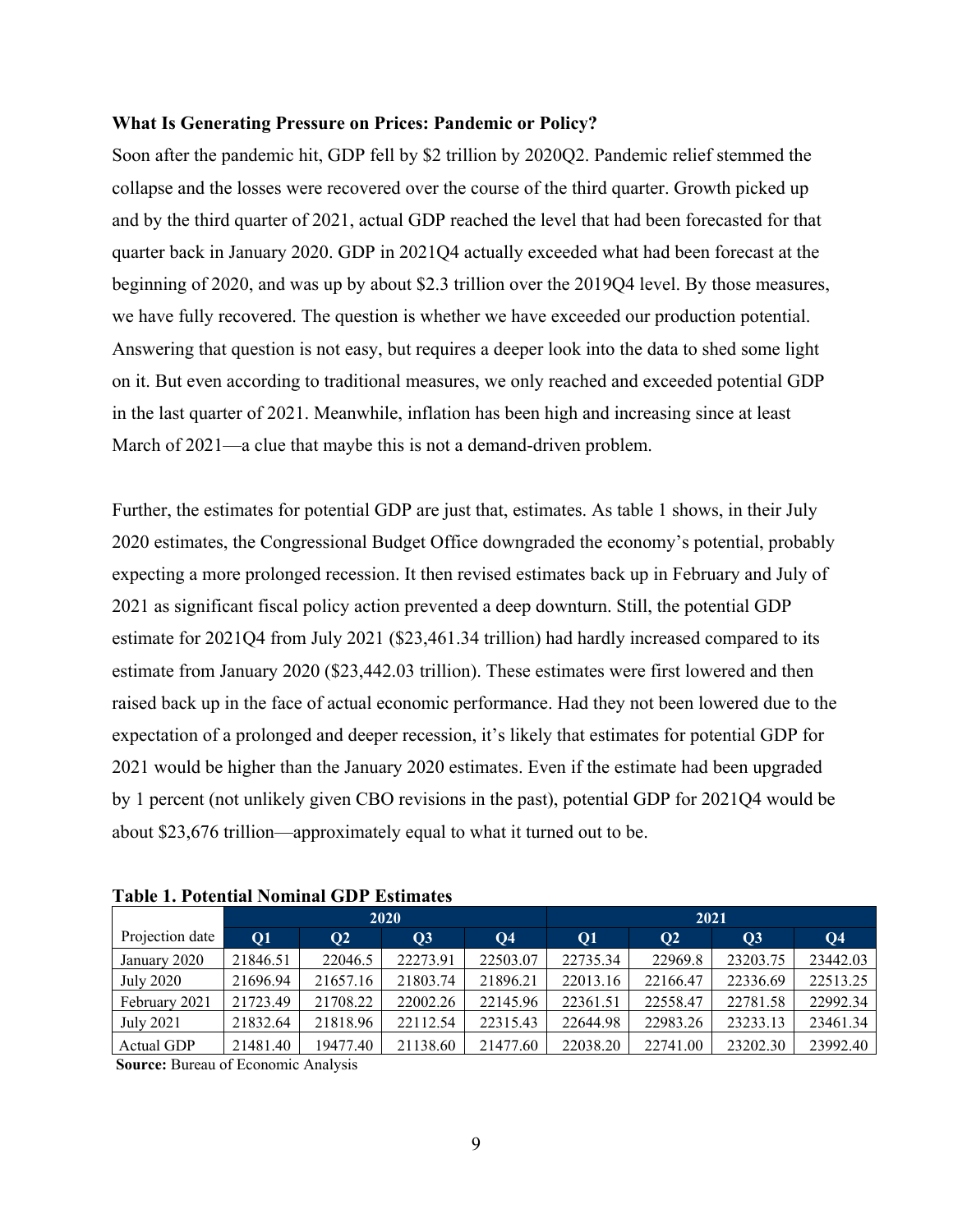Looking at table 2, personal consumption expenditure is also up, by about \$1.7 trillion over 2019Q4 levels as of 2021Q4—goods consumption grew by \$1.1 trillion and outpaced the growth in the much-larger services sector, which increased by only \$586 billion. Since a lot of goods are imported, it is not surprising that net exports fell (became more negative) to almost a negative trillion dollars—with exports almost constant (rising by only \$154 billion) but imports rising by \$585 billion and goods imports alone rising by \$584 billion. All else equal, the growth of imports relative to exports helped to satisfy rising domestic demand and thereby reduced inflation pressure.

| 2019           | 2020           |                | 2021           |                |
|----------------|----------------|----------------|----------------|----------------|
| Q <sub>4</sub> | Q <sub>2</sub> | Q <sub>4</sub> | Q <sub>2</sub> | Q <sub>4</sub> |
| 21694.5        | 19477.4        | 21477.6        | 22741          | 23992.4        |
| 14653.9        | 12989.7        | 14467.6        | 15681.7        | 16347.8        |
| 4540.8         | 4349.9         | 4867.3         | 5529.8         | 5649.2         |
| 10113.2        | 8639.8         | 9600.4         | 10151.9        | 10698.6        |
| 3801.9         | 3167           | 3923.2         | 3925.1         | 4478.7         |
| 2952.6         | 2659.1         | 2862.7         | 3029.2         | 3145.5         |
| 828.8          | 797.8          | 1003.2         | 1070.2         | 1108.5         |
| 20.6           | $-289.9$       | 57.3           | $-174.3$       | 224.7          |
| $-532.4$       | $-538.9$       | $-798.4$       | $-881.7$       | $-962.6$       |
| 2508.7         | 1807.9         | 2220.7         | 2461.5         | 2663           |
| 3041.1         | 2346.7         | 3019.1         | 3343.2         | 3625.5         |
| 3771.0         | 3859.6         | 3885.3         | 4015.9         | 4128.4         |
|                |                |                |                |                |

**Table 2. GDP and Its Components** 

**Source:** Bureau of Economic Analysis

Nonresidential investment was up \$193 billion and residential investment rose \$287 billion. Throughout 2019, inventory investment was falling and it was largely negative throughout 2021, presumably as inventories were sold off because of supply disruption. Suddenly inventories grew by \$225 billion in 2021Q4. This seems to reflect the hoarding we briefly mentioned earlier: firms are afraid of further supply disruptions so are "doubling up" purchases of inputs. Overall, investment in 2021Q4 was up \$677 billion over 2019Q4 levels. Federal government purchases were up just \$124 billion, and state and local government purchases were up \$233 billion.

Ignoring net exports and totaling consumption, investment, and government spending we find that domestic demand grew by \$2.7 trillion, but \$430 billion of that growth of demand was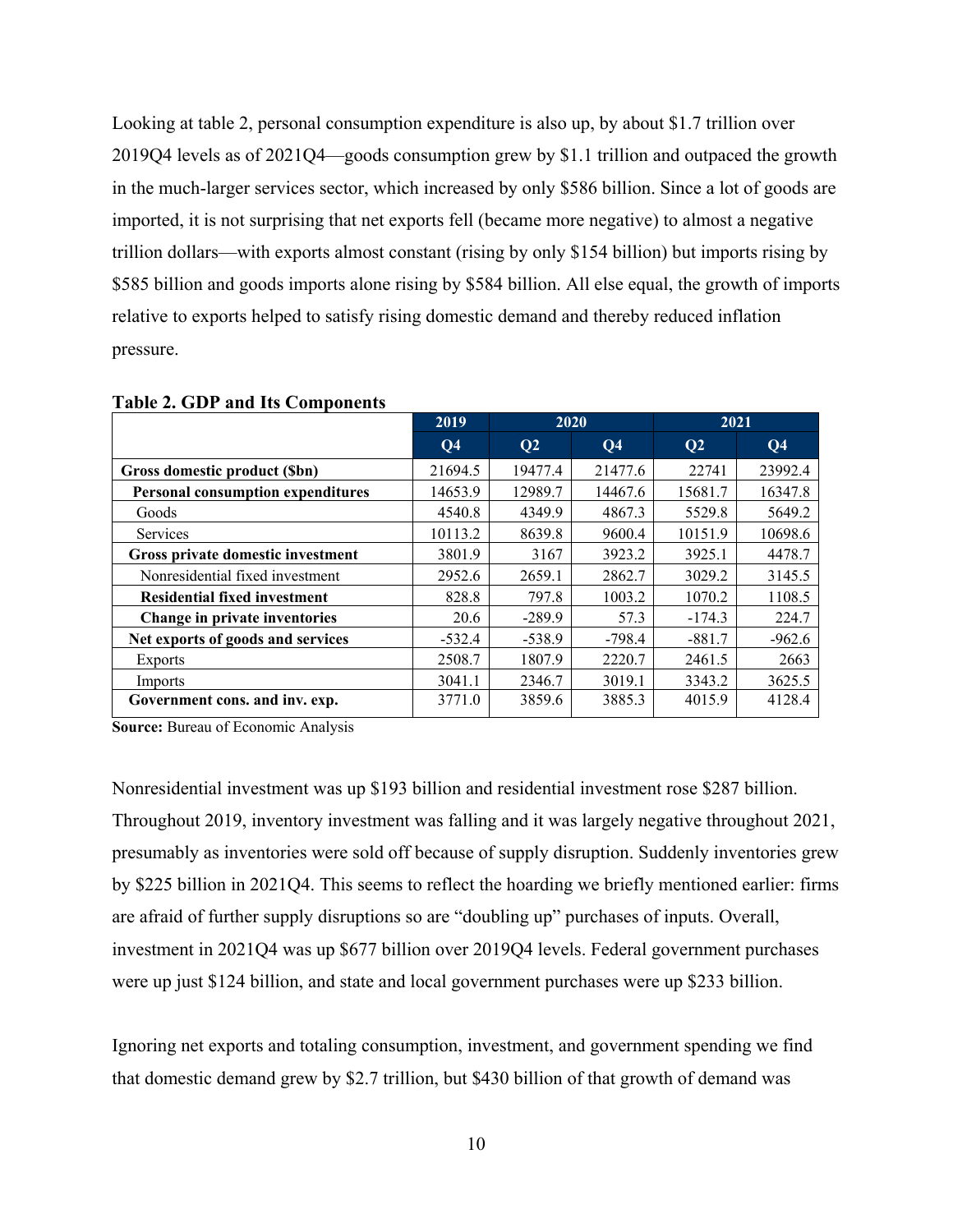satisfied by net imports—meaning total demand on domestic output increased by about \$2.3 trillion, as indicated above. If we apportion net imports across all categories of domestic spending according to each category's share of total demand, about \$270 billion might have been spent by domestic consumers on imports. Perhaps consumption spending on domestic output amounted to about \$1.4 trillion based on that assumption. As noted, net imports probably helped to reduce pressures on domestic output. $3$ 

Let's turn to the income side of the economy, looking at growth of its components from 2019Q4 to 2021Q4.

|                                          | 2019    |                | 2020           |                | 2021    |                |
|------------------------------------------|---------|----------------|----------------|----------------|---------|----------------|
|                                          | Q2      | Q <sub>4</sub> | Q <sub>2</sub> | Q <sub>4</sub> | Q2      | Q <sub>4</sub> |
| <b>Personal income (Sbn)</b>             | 18345.4 | 18648.5        | 20348.7        | 19542.0        | 20669.9 | 20904.1        |
| Wages and salaries                       | 9275.4  | 9465.6         | 8979.0         | 9783.0         | 10180.4 | 10706.9        |
| Proprietors' income                      | 1572.8  | 1626.8         | 1471.1         | 1730.0         | 1848.2  | 1850.7         |
| Rental income                            | 691.0   | 699.0          | 709.5          | 710.0          | 716.3   | 749.9          |
| Personal income receipts on assets       | 2972.5  | 2982.1         | 2910.9         | 2909.6         | 2932.1  | 2986.9         |
| Government social benefits to persons    | 3074.1  | 3117.9         | 5570.5         | 3670.2         | 4257.8  | 3888.3         |
| Social security                          | 1026.4  | 1042.9         | 1074.8         | 1088.8         | 1109.7  | 1126.9         |
| Medicare                                 | 781.1   | 801.3          | 821.6          | 821            | 815.3   | 847.9          |
| Medicaid                                 | 614.5   | 620.5          | 654.2          | 678.3          | 730.5   | 792.2          |
| Unemployment insurance                   | 27.8    | 26.8           | 1039.4         | 299.9          | 480.4   | 37.6           |
| Less: Contributions for gov't soc. ins.  | 1414.6  | 1441.4         | 1405.9         | 1501.3         | 1572.2  | 1640.1         |
| <b>Less: Personal current taxes</b>      | 2222.8  | 2223.2         | 2099           | 2259.8         | 2532.5  | 2715.9         |
| Equals: Disposable personal income (DPI) | 16122.6 | 16425.3        | 18249.6        | 17282.2        | 18137.4 | 18188.2        |
| <b>Less: Personal outlays</b>            | 14928.3 | 15216.9        | 13477.7        | 14936.8        | 16165   | 16845.6        |
| Personal consumption expenditures        | 14375.7 | 14653.9        | 12989.7        | 14467.6        | 15681.7 | 16347.8        |
| Personal interest payments               | 339.3   | 345.0          | 273.6          | 255.9          | 267.4   | 275.2          |
| <b>Equals: Personal saving</b>           | 1194.4  | 1208.4         | 4772.0         | 2345.5         | 1972.4  | 1342.6         |
| Personal saving as a percent of DPI      | 7.4     | 7.4            | 26.1           | 13.6           | 10.9    | 7.4            |

**Table 3. Personal Income and Its Disposition** 

**Source: Bureau of Economic Analysis** 

Personal income was relatively stagnant throughout 2019 (growing by only \$400 billion over the year) but grew relatively quickly during 2020 and 2021—up \$2.26 trillion since 2019Q4. However, that growth came in spurts: growth was particularly rapid in 2020Q1 and 2021Q1; it

<sup>&</sup>lt;sup>3</sup> Import prices have, of course, been rising—for many of the reasons already discussed: much higher oil prices, higher shipping costs, and supply chain disruptions. Perhaps demand played some role, too. However, the point is that imports have sucked demand out of the domestic economy that might have otherwise gone toward pushing up inflation at home.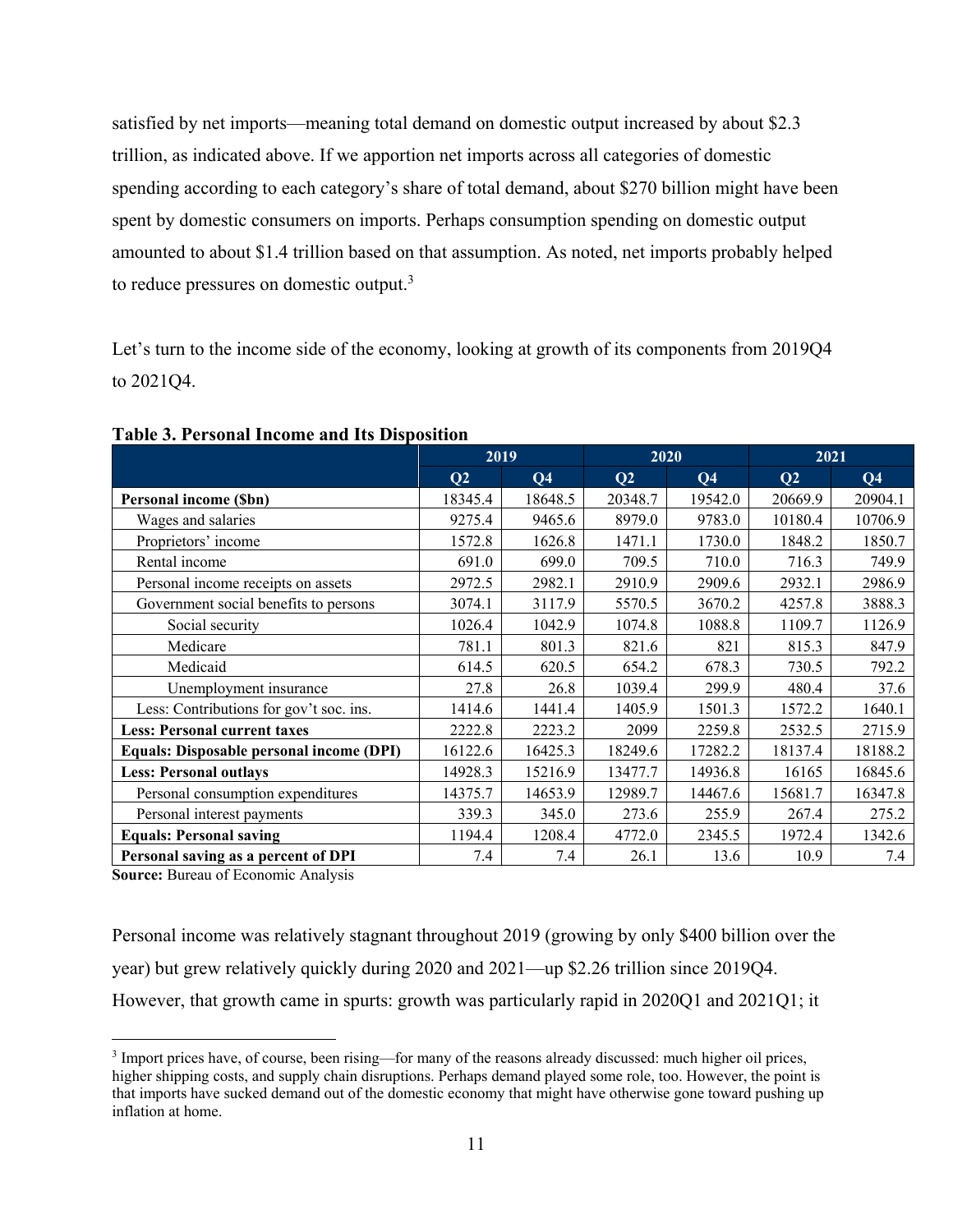fell during 2020Q3 and 2020Q4 and again in 2021Q2, after which it was very subdued (growing by just \$200 billion between 2021Q2 and 2021Q4). COVID shutdowns and relief checks played a role in this go-stop-go pattern. Wages and salaries grew slightly between 2019Q4 and 2020Q1 before falling sharply in 2020Q2, by \$625 billion. Since that quarter, they've grown relatively consistently, up \$1.2 trillion in 2021Q4 relative to 2019Q4. Proprietor's income is also up significantly, \$224 billion over the period.

Government social benefits to persons grew by \$2.4 trillion in 2020Q2 over payments the previous quarter; by the fourth quarter of 2020 they had fallen from their peak by almost \$2 trillion. Another \$2.3 trillion of social benefit payments was added in 2021Q1—bringing total social benefit payments that quarter to nearly \$6 trillion—double what they had been in 2019. Over the next three quarters, social benefit payments fell by over \$2 trillion, ending 2021 about \$770 billion above where they had been in 2019Q4. Thus, we see large increases in two quarters, but the extra boost to income from social benefit payments has largely been played out by the beginning of 2022.

Personal taxes plus contributions for government social insurance reduced personal income by \$3.7 trillion in 2019Q4 and by almost \$4.4 trillion in 2021Q4. Taking account of all forms of personal income less taxes, disposable personal income grew by about \$1.76 trillion between 2019Q4 and 2021Q4. Over that time, personal consumption expenditures grew by \$1.7 trillion, as noted above—equal to the growth of disposable personal income. Personal saving took a rollercoaster ride over the period with the personal saving rate rising from 7.4 percent in 2019Q4 to 26.1 percent in 2020Q2; it fell by 10 percentage points in 2020Q3 and rose sharply again in 2021.Q1 to 20.5 percent. It ended 2021 back where it had been at the end of 2019Q4: 7.4 percent. Saving in 2020Q2 was \$3.6 trillion higher than it had been in 2019Q4—indicating that pandemic relief was largely saved—and added to other precautionary saving. The same thing happened in 2021Q2 when relief checks helped boost saving by \$1.6 trillion. However, saving quickly returned to a more normal rate by the end of the year.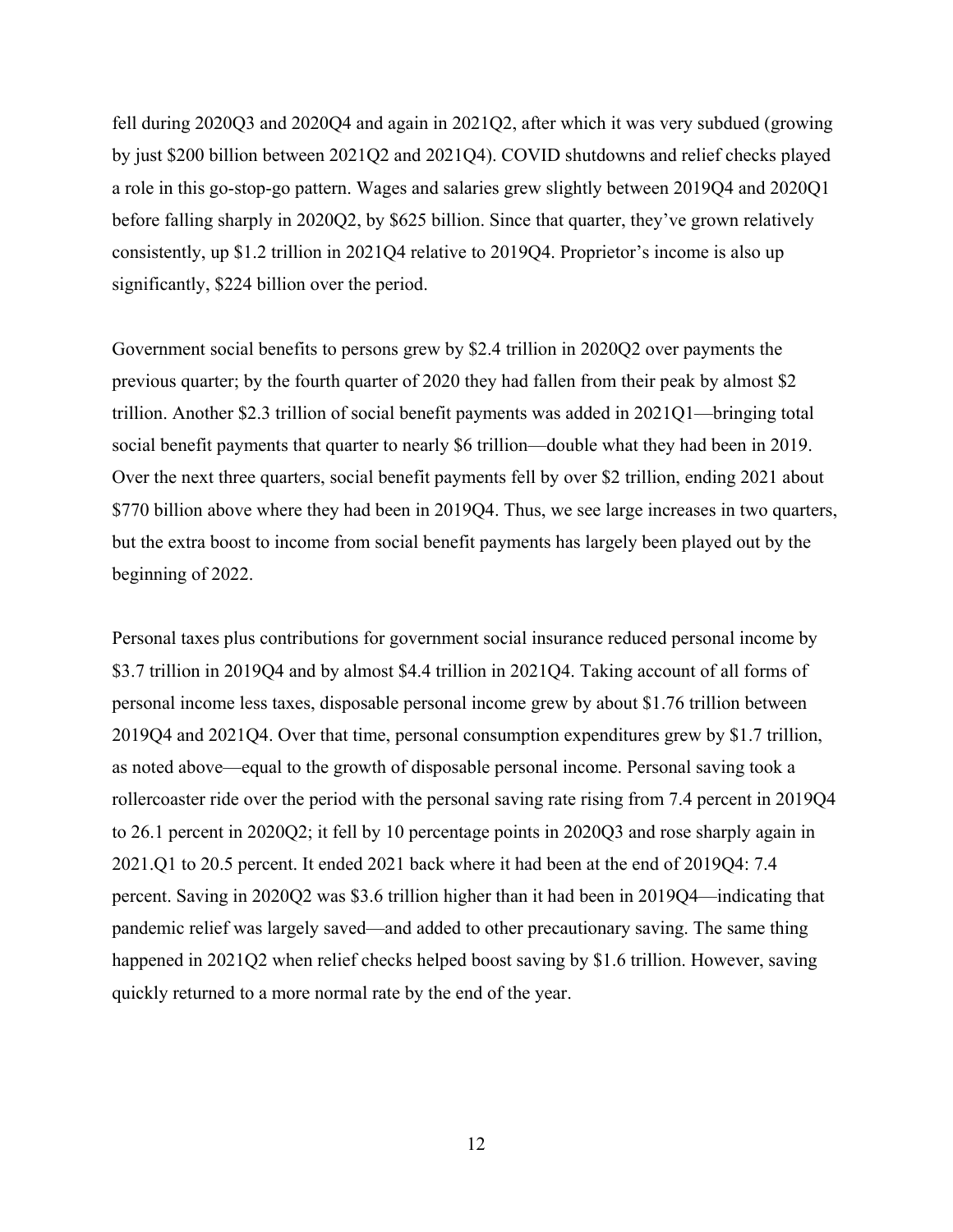To summarize, the pandemic slowdown initially hit wage income hard and would have hit both consumption and saving were it not for the COVID relief (plus regular social spending, such as the usual unemployment benefits that were boosted above normal by the relief package). That allowed for a relatively quick recovery from a deep recession that if we were to look only at the data on output and income seems to have been completed by the end of 2021.

| 2019<br>2020<br>2021                   |
|----------------------------------------|
| Nominal GDP growth rate<br>10.<br>4. . |
| Real GDP growth                        |
| Source: Bureau of Feonomic Analysis    |

**Table 4. Nominal and Real GDP Growth Rate** 

**Source:** Bureau of Economic Analysis

While output is up slightly over what had been projected a couple of years ago (prepandemic), growth relative to 2019 certainly would have raised no eyebrows if there had been no pandemic or if one ignored the ups and downs of disposable income and saving during the pandemic (real GDP growth averaged only 1.15 percent over 2020 and 2021). The consumption path was smoothed by government assistance, while the saving path was volatile because of the assistance. Wage income is up, but other income sources (with the exception of social benefits) are of relatively smaller importance and not up very much. Social benefit payments have settled down to about \$770 billion over what they had been in 2019, but taxes are also up by about \$700 billion—so government's contribution to personal income nets to only \$70 billion. Government purchases (including state and local government) are up moderately compared with 2019—again nothing to worry about. Net imports are up, but that helps to contain inflation pressures. Investment is up, but that is driven mostly by housing construction and inventory restocking. Inventories can help to reduce inflation pressures, and housing construction could help dampen growth of rents if it increased supply where there are shortages.

Let's turn to possible price pressures on firms. The Business Inflation Expectation survey by the Federal Reserve Bank of Atlanta (2022) asks firms to estimate the percentage by which sales are above or below normal. As the Figure 1 shows, at the depths of the pandemic recession, sales were 30 percent (industry mean) below what firms thought was normal; in January 2022 they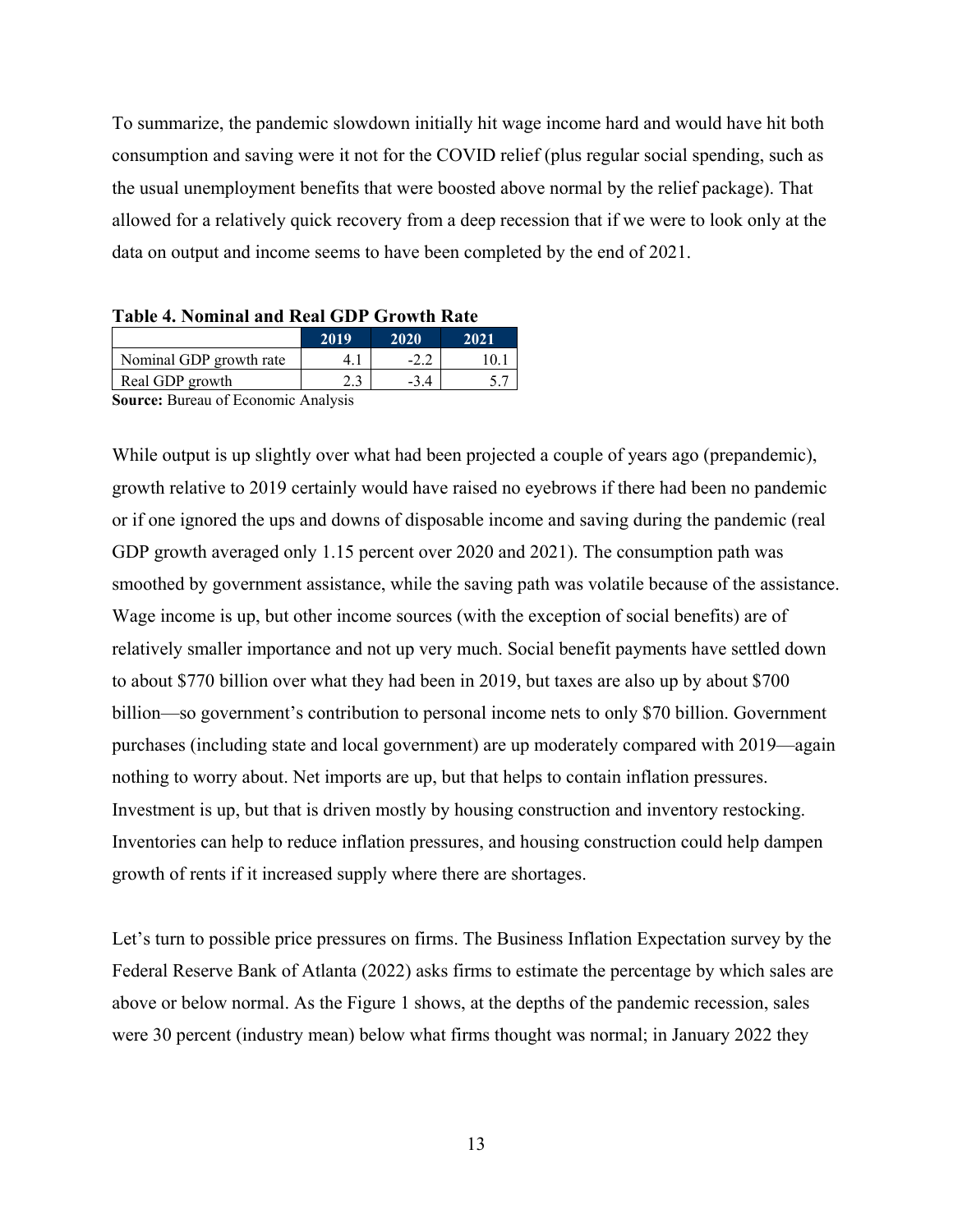were above normal by 3.3 percent for small, 1.3 percent for midsized, and 3.8 percent for large firms.<sup>4</sup>



**Figure 1. Percentage Above/Below Normal Unit Sales Levels** 

**Source:** Federal Reserve Bank of Atlanta, Business Expectations Survey (February 2022)

Turning to the future influence of sales levels on prices over the next 12 months, the index shows the expected price pressures due to sales have actually declined from a peak a few months ago. But the most important thing is that there is nothing unusual about the future influence of sales on expected prices. Since 2012 such expectations have typically been as high, or higher than they are now. That would not seem to indicate that firms are feeling unusually high pressure on capacity.

<sup>&</sup>lt;sup>4</sup> It is curious that sales are persistently below "normal." This might indicate firms believe they could produce more if sales were "normal." But that is impossible to tell.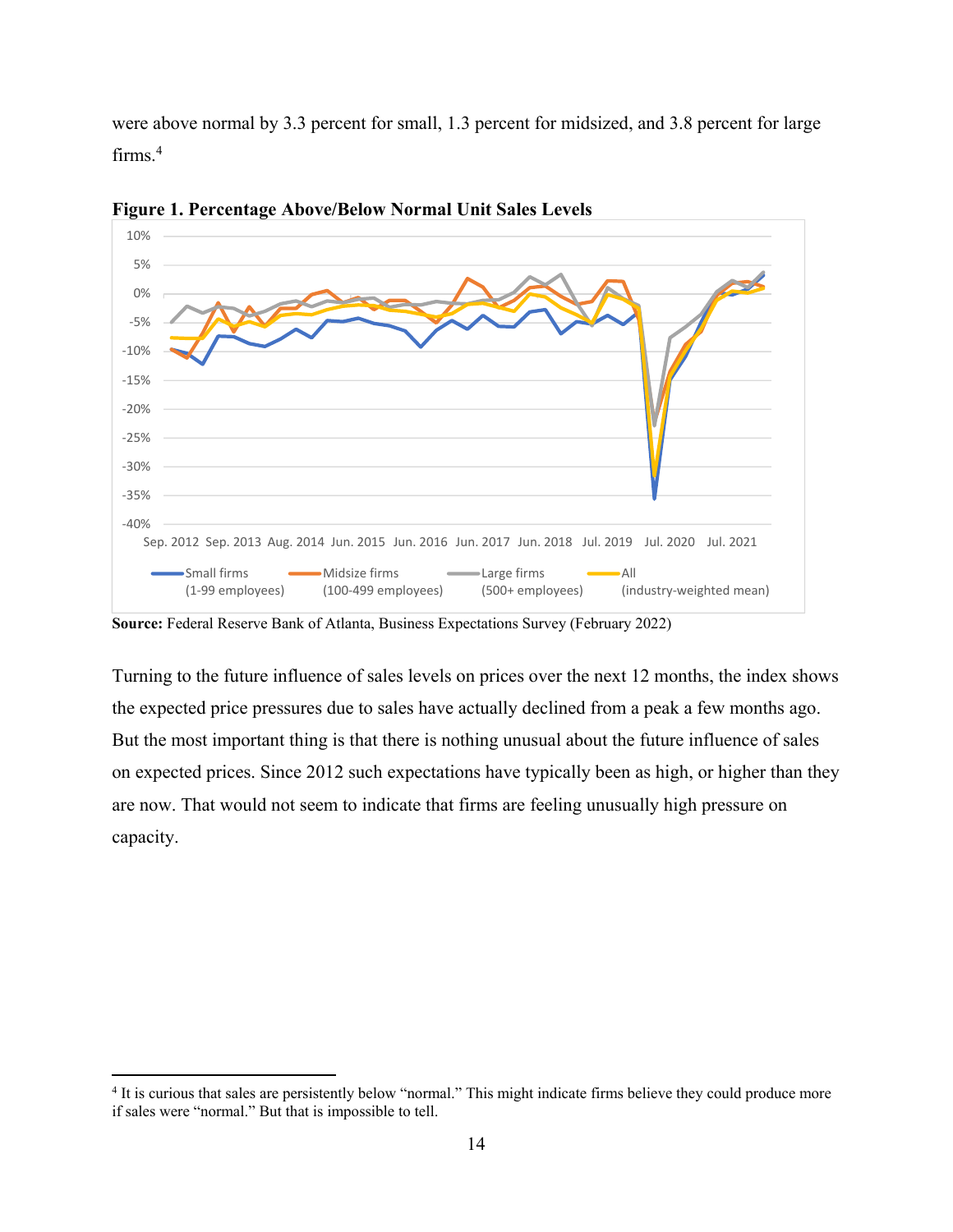

**Figure 2. Future Influence of Sales Levels on Prices (over the next 12 months, diffusion index: 0+ = greater than normal times)** 

**Source:** Federal Reserve Bank of Atlanta, Business Expectations Survey (February 2022)

And even if GDP is indeed above potential GDP as measured by the CBO, that doesn't necessarily mean inflation is inevitable. As Figure 3 shows, since the 1990s inflation has been subdued, hardly crossing the 4 percent mark even when the GDP gap narrows and turns negative. Given that the factors driving the low collective bargaining power of US workers haven't fundamentally changed, it is unlikely that a smaller GDP gap and tighter labor markets would necessarily translate into continuously higher prices (in the absence of health-related concerns).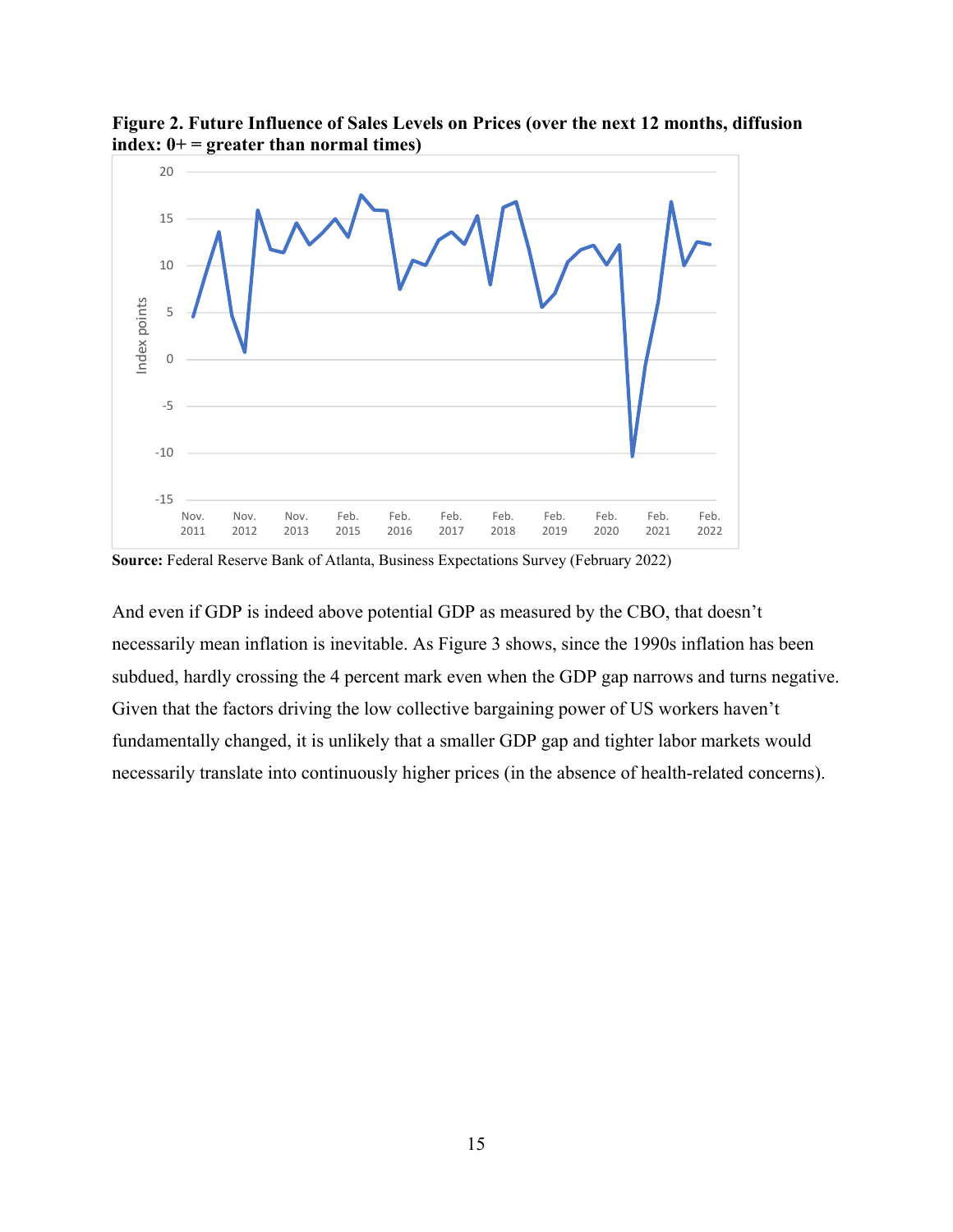

**Figure 3. GDP Gap (percent of GDP) and Inflation Rate** 

**Source:** Retrieved from FRED (Bureau of Labor Statistics for inflation; CBO for GDP gap)

In short, if there is anything in the data to "worry" about, it would appear to be mainly about growth of wages and salaries—that stand at about \$1 trillion a year more than before the crisis, and account for most of the increase in consumption over the period (which is between \$1.4 trillion and \$1.7 trillion depending on how much of it was assumed to be imported). Households also seem to have socked away saving fueled by the pandemic relief payments, but current saving rates do not indicate that they are using them to finance consumption (the saving rate is at a normal level—if it were to drop below zero, that would indicate dissaving of the relief money that has been stockpiled). If savers decided to rapidly spend down accumulated saving, that could add demand pressure on production facilities.

Looking at the aggregate supply side, we can see that even though capacity utilization has recovered, it has not reached the pre-COVID levels, and is not even close to the pre-GFC levels. It's likely that firms are unable to utilize their operating capacity at the desired rate due to supply chain and labor market disruptions. It could also indicate that those with the power to set price are purposely constraining output in order to raise and hold prices higher—artificially creating scarcity. Still, figure 4 does not paint a picture of an economy that has reached its productive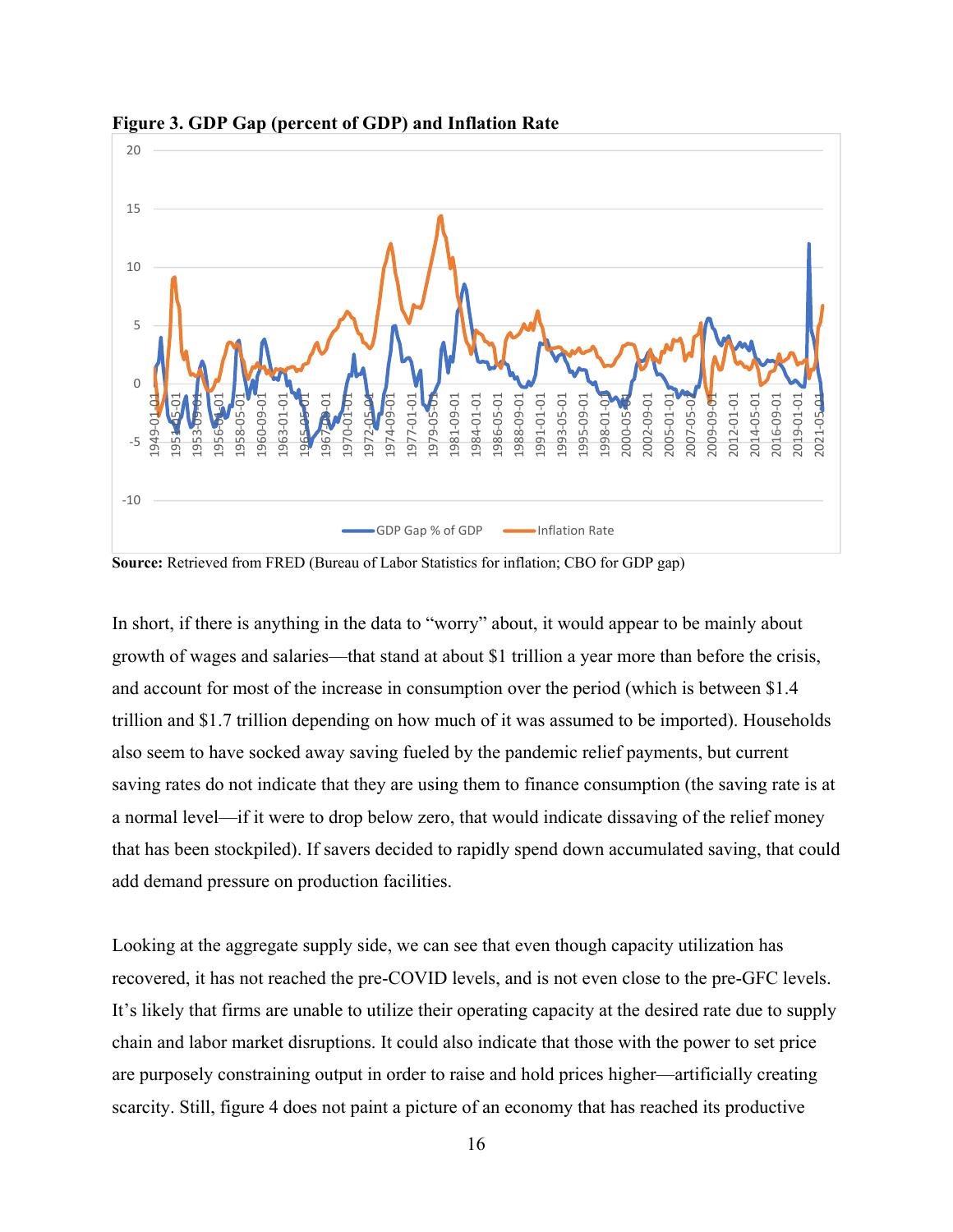capacity. Instead, this graph seems to be more consistent with a "long-term secular stagnation" thesis—aggregate demand is chronically too low.



**Figure 4. Capacity Utilization: Total Index** 

**Source:** Board of Governors of the Federal Reserve System (retrieved from FRED)

Let's turn to an analysis of prices at the aggregate level.

#### **Price Data at the Aggregate Level**

As the following graph shows, the consumer price index (CPI) inflation rate picked up speed over 2021. Looking at the components of the consumer basket, we see inflation rates have generally risen—a point made by those who worry inflation is truly out of control. On the other hand, it is obvious that the biggest contributor to rising inflation was transportation—oil, shipping, and purchasing and fueling automobiles, in particular. However, that inflation appears to have leveled off—albeit at a high pace. Transportation has contributed about 3 percentage points to the measured CPI inflation rate.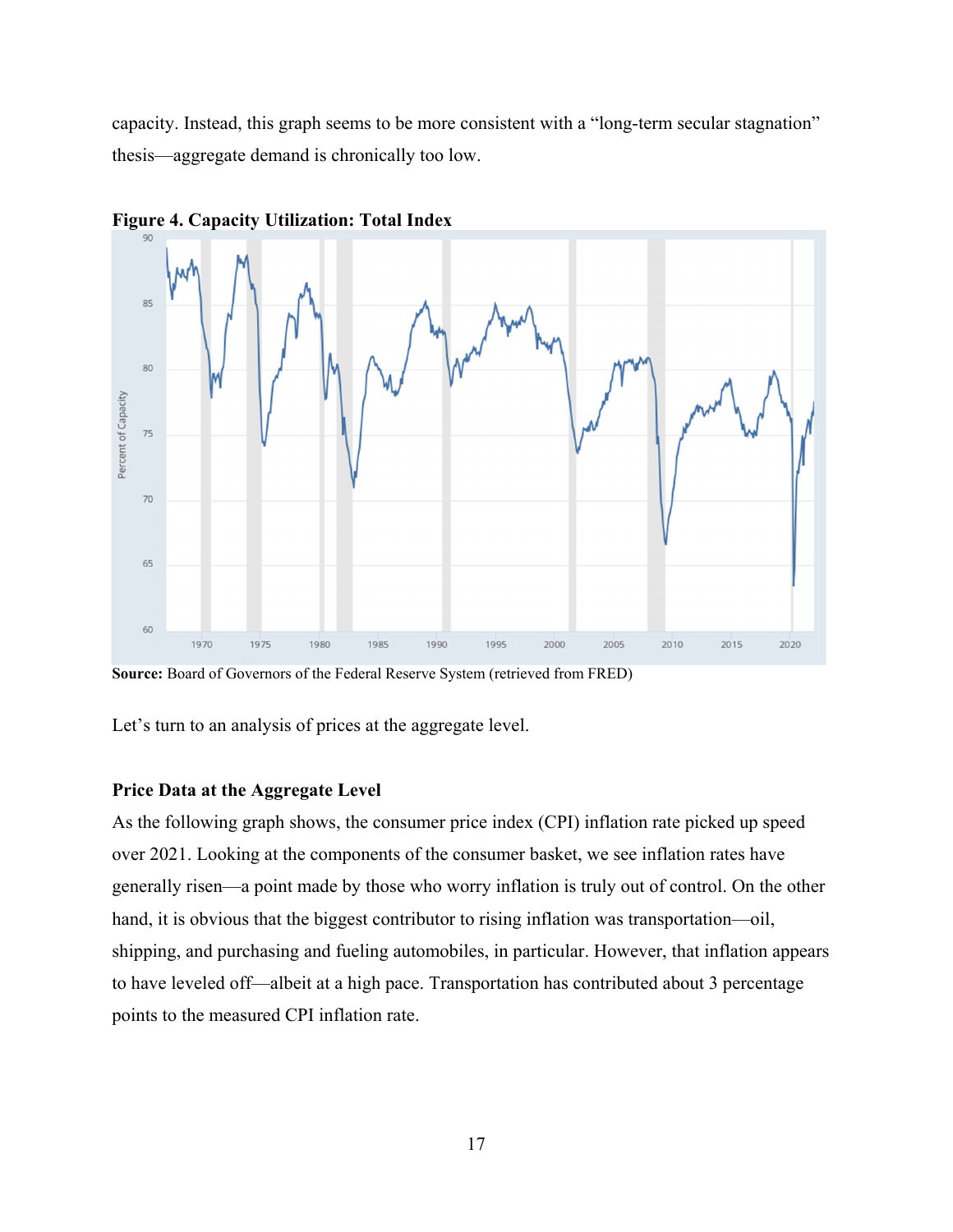

**Figure 5. Contribution to Inflation by CPI Component, January–December 2021** 

**Source:** OECD Stat

Oil is a major story in the rise of inflation in the transportation sector. Two years ago, the price of oil was \$60 a barrel, then the pandemic hit and people stopped driving. The danger was a collapse of oil prices. The Saudis tried to get OPEC to cut production, but Russia balked; a price war broke out and oil prices did crash to \$20. Buyers and speculators expected further cuts, given the sharp fall of demand, so oil purchases were postponed. The price fell to negative \$40—in theory, you had to pay people to take it off your hands. The oil sat in tankers, while workers in the industry lost their jobs. Combined with the pandemic decline in demand plus the prospect that all the talk about greening economies was serious caused some to believe that prices would never recover to prepandemic levels. Investment in oil fell and shale oil production fell from 13 million barrels a day to 10.5 million—where it has remained.

However, the introduction of vaccines led to a faster rebound than expected, so as it turned out, the bottom of the demand for oil in April 2020 was reached at 70 percent of prepandemic levels. By 2020Q3 it was back to 90 percent of those levels. However, OPEC had taken 10 billion barrels a day off the market and kept it off; the Saudis cut production further in January of 2021.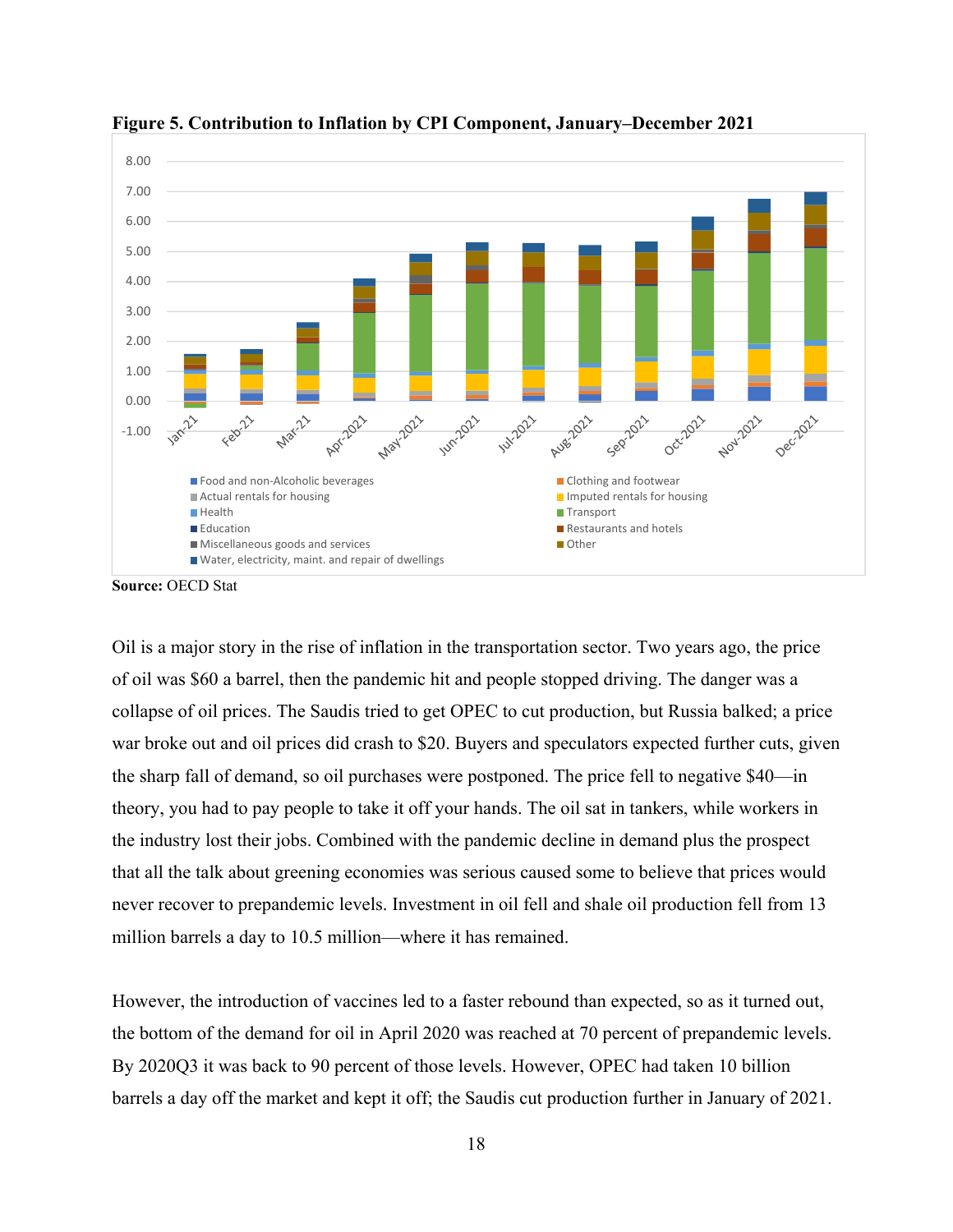By March 2021 the price had risen to \$65 a barrel but shale oil production did not increase. In mid-2021, consumption was back to 98 percent of prepandemic production but supply was at only 95 percent. That has kept oil prices high, which feeds through not only to energy prices but to the price of almost everything—anything that uses oil derivatives (food, for example) or transportation (Herron et al. 2022). As of January 2022, according to the Bureau of Labor Statistics, the 12-month change in the price of "motor fuel" for urban consumers was 40 percent.

Moreover, in the past ten years, between December 2011 and December 2021, the "transport" component of the CPI has been subtracting from overall CPI inflation almost as many months as it had been adding to it. In other words, the value for contribution to CPI inflation for transport was negative in 60 months and positive in 61 months. So this component that in the past decade (when inflation was low) often lowered measured inflation has been only going up in the past year. In addition to the increase in the price of oil, the price of used cars and trucks went up by 40.5 percent and that of new vehicles by 12.2 percent from January 2021 to January 2022 according to BLS data.

The next most important component is imputed rentals for housing. This is not a "market price"—it is not directly based on house prices or the cost of owning a house. It is imputed based largely on rents paid for "comparable" rented housing.<sup>5</sup> It is historically the largest (or sometimes nearly the largest) contributor to measured inflation and can be quite misleading as a measure of pressure on prices coming from aggregate demand. Early in the year, it was the largest contributor until overtaken by the transport sector—and is now second, adding about 1 percentage point to inflation. Together, transport and housing account for 4 percentage points of the measured 7 percent pace of inflation. Actual rents account for about one-quarter of 1 percent—up from about 0.15 percent of inflation at the start of the year. As actual rents go up, imputed rentals will rise.

It is no surprise that rents ramp up now as rent hikes and evictions that were constrained by government initiatives during the pandemic resume. It is probable that both rents and imputed rents will continue to rise over this year. What that means is that even if transport inflation

 5 See Papadimitriou and Wray (2022).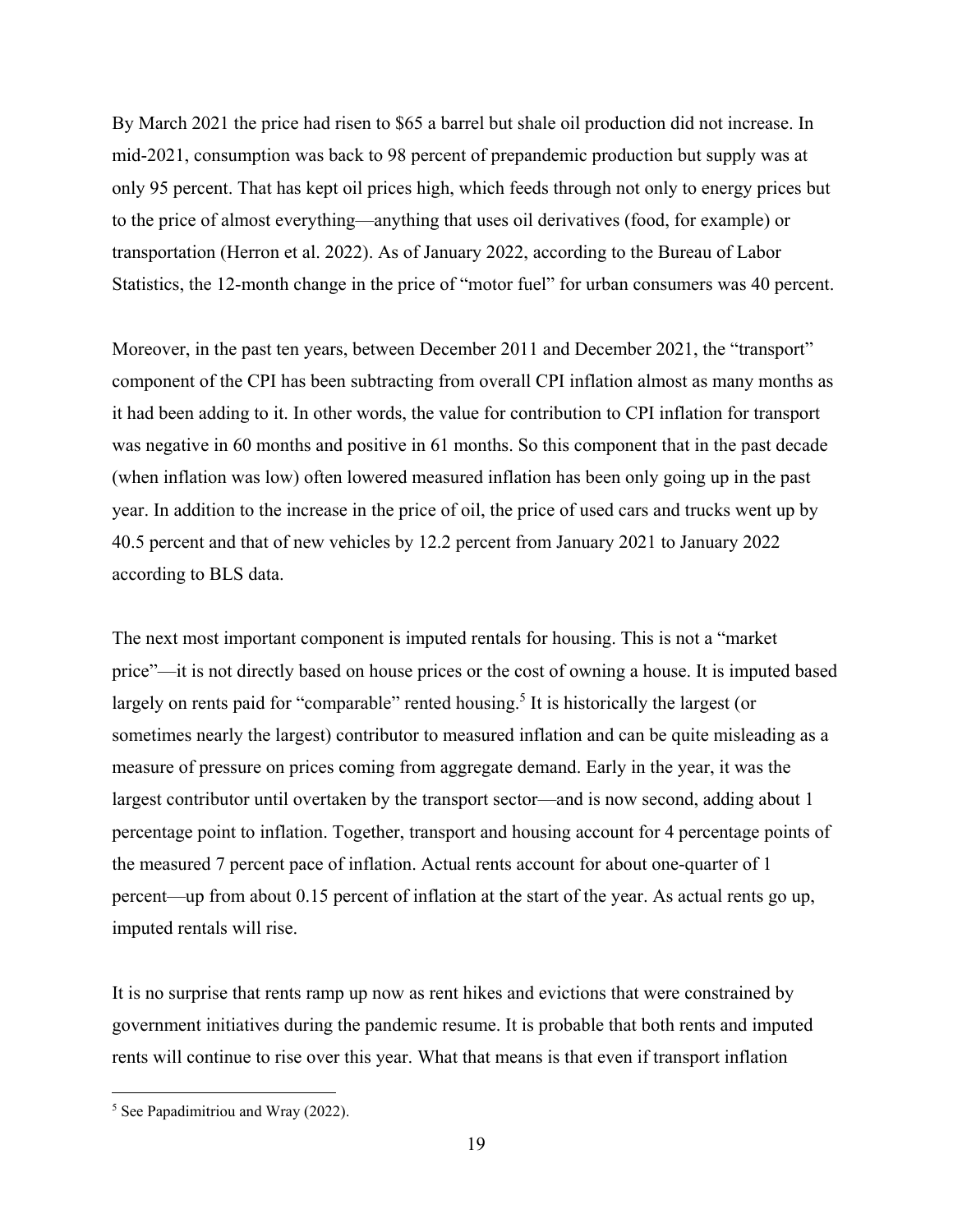subsides with recovery of the supply side of the sector, the shelter component is likely to grow in importance and continue to experience rising prices and imputed prices. There are housing shortages throughout the country—especially for low and moderate housing—and the construction sector has been hit hard by the pandemic. This is a long-term problem because housing construction really had not fully recovered from the collapse of the housing boom more than a decade ago. Raising interest rates is not going to help; combined with shortages in the building supply sector, higher borrowing costs will likely cause rents and imputed rents to continue to climb. That is because those who cannot buy a house (either because interest rates or prices are too high) will bid up rents.

Food is typically the third component of the basket in terms of contribution to measured inflation. The contribution of rising prices of food and nonalcoholic beverages to the CPI inflation measure has increased by a factor of more than two and a half times over the past year—now adding half a percentage point. There have been significant disruptions in supply chains (especially for meat), compounded by industry consolidation and conspiring to boost prices. Restaurants and hotels represent the remaining big contributor to measured inflation, at 0.6 percentage points. Obviously they have faced higher costs both because of safety concerns and higher pay for workers (their higher pay is also in part due to safety concerns). (The "other" component—that includes everything we have not discussed—has also just more than doubled its contribution.)

Table 5 shows the increase of the price index for the major categories from October to December 2021.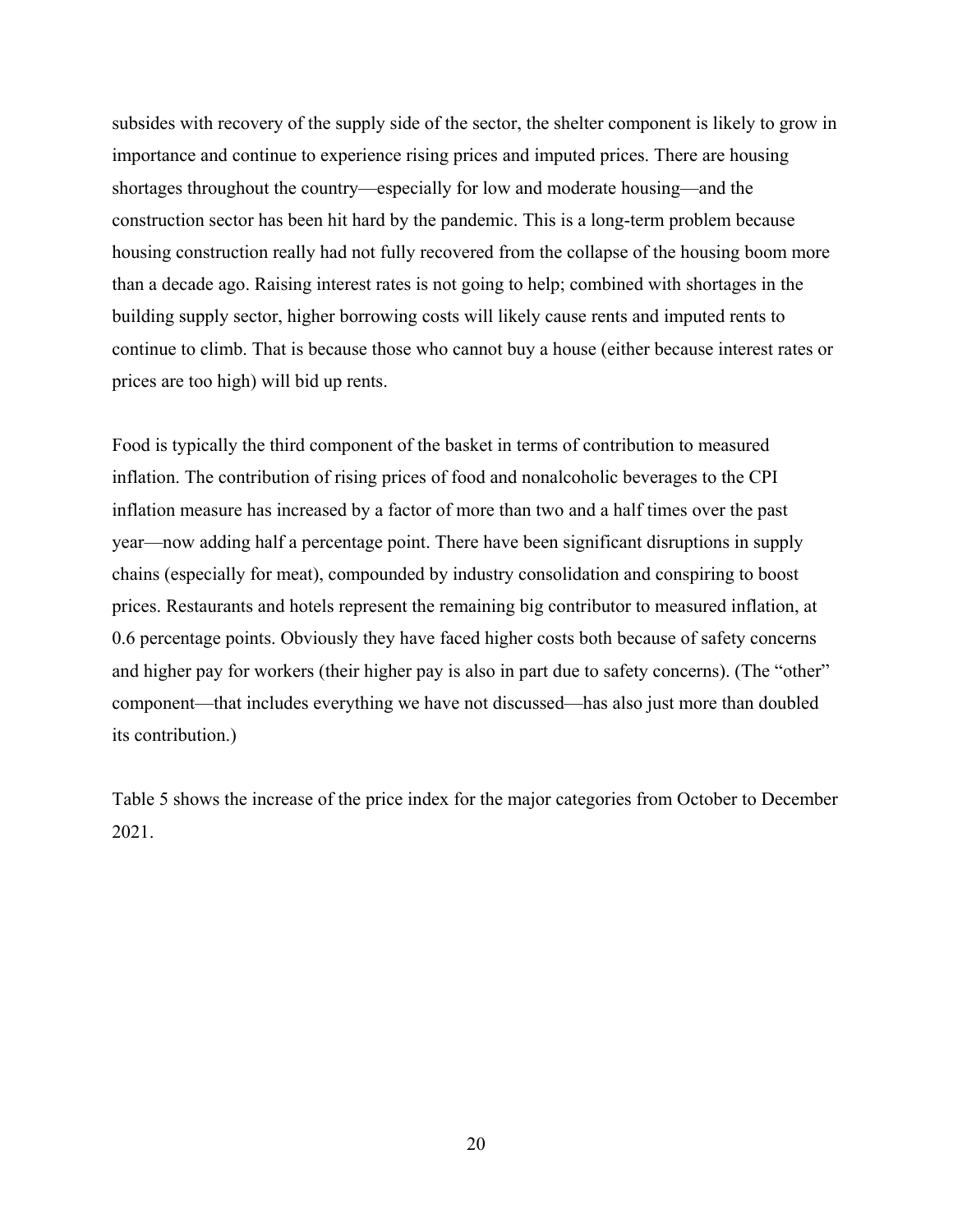|                                                     | October | <b>November</b> | <b>December</b> |
|-----------------------------------------------------|---------|-----------------|-----------------|
| All Items                                           | 0.84    | 0.59            | 0.23            |
|                                                     |         |                 |                 |
| Food and nonalcoholic beverages                     | 0.07    | 0.07            | 0.01            |
| Clothing and footwear                               | 0.03    | 0.02            | 0.02            |
| Actual rentals for housing                          | 0.02    | 0.03            | 0.02            |
| Imputed rentals for housing                         | 0.06    | 0.10            | 0.06            |
| Health                                              | 0.04    | 0.01            | 0.01            |
| <b>Transport</b>                                    | 0.29    | 0.36            | 0.04            |
| Education                                           | 0.00    | 0.00            | 0.00            |
| Restaurants and hotels                              | 0.07    | 0.03            | 0.03            |
| Miscellaneous goods and services                    | 0.08    | 0.02            | 0.01            |
| Other                                               | 0.08    | $-0.04$         | 0.05            |
| Water, electricity, maint., and repair of dwellings | 0.10    | $-0.01$         | $-0.02$         |

**Table 5. Contribution to Inflation by Component, October–December 2021** 

The jump of inflation—which seemed to have settled at around a 5 percent pace through the summer and early fall—to nearly 7 percent in November and December is what has spooked the Fed and others. The overall price level rose by 1.65 percentage points in the final quarter of 2021. Transportation, alone, contributed 0.69 percentage points, and rents (actual and imputed) contributed another 0.29 points—so those two sectors alone accounted for almost two-thirds of the inflation spike. Food, restaurants, and hotels accounted for 17 percent. While price increases are indeed widespread across sectors of the economy, even in the most recent data the contributions to measured inflation are concentrated in these few sectors.

The Atlanta Fed's survey of firms shows that short-term expectations have risen sharply, as actual inflation becomes incorporated into expectations.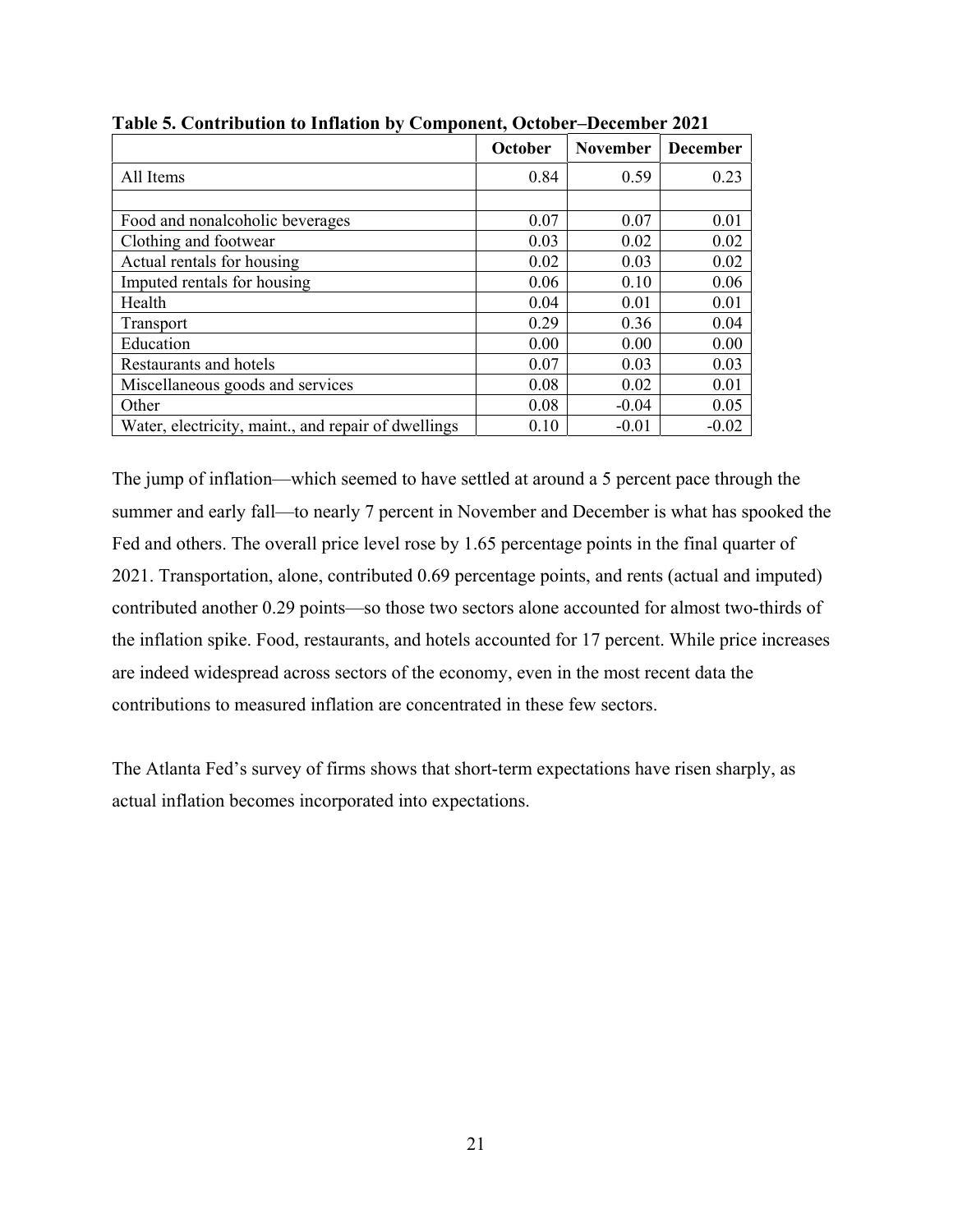

**Figure 6. Short-term and Long-term Inflation Expectations** 

**Source:** Federal Reserve Bank of Atlanta, Business Expectations Survey (February 2022)

Still, while short-term inflation expectations have increased, long-term  $(5-10 \text{ years})$  expectations have moved much less, as shown above. Other measures of inflation expectations, such as the 10-year break-even inflation rate or the Cleveland Fed's inflation expectation are subdued as well (and comparable to that during other recoveries). While we do not subscribe to the notion that inflation is largely determined by inflation expectations, it is inconsistent for those who do to persist in arguing that inflation is going to accelerate given that expectations seem to have remained relatively grounded—especially long-term expectations, which have more to do with intransigent inflation.

#### **Are Labor "Markets" too Tight?**

While the labor market has tightened (and that should be celebrated not feared), it is far from recovered. Total employment is still two million below the level of 2019 (and given population growth, we would need even more jobs). Compared to the weak labor market conditions that we have become accustomed to, even a slight strengthening of the labor market is seen as a problem. Many report that the employment cost index has increased (which it has, as seen in figure 7). At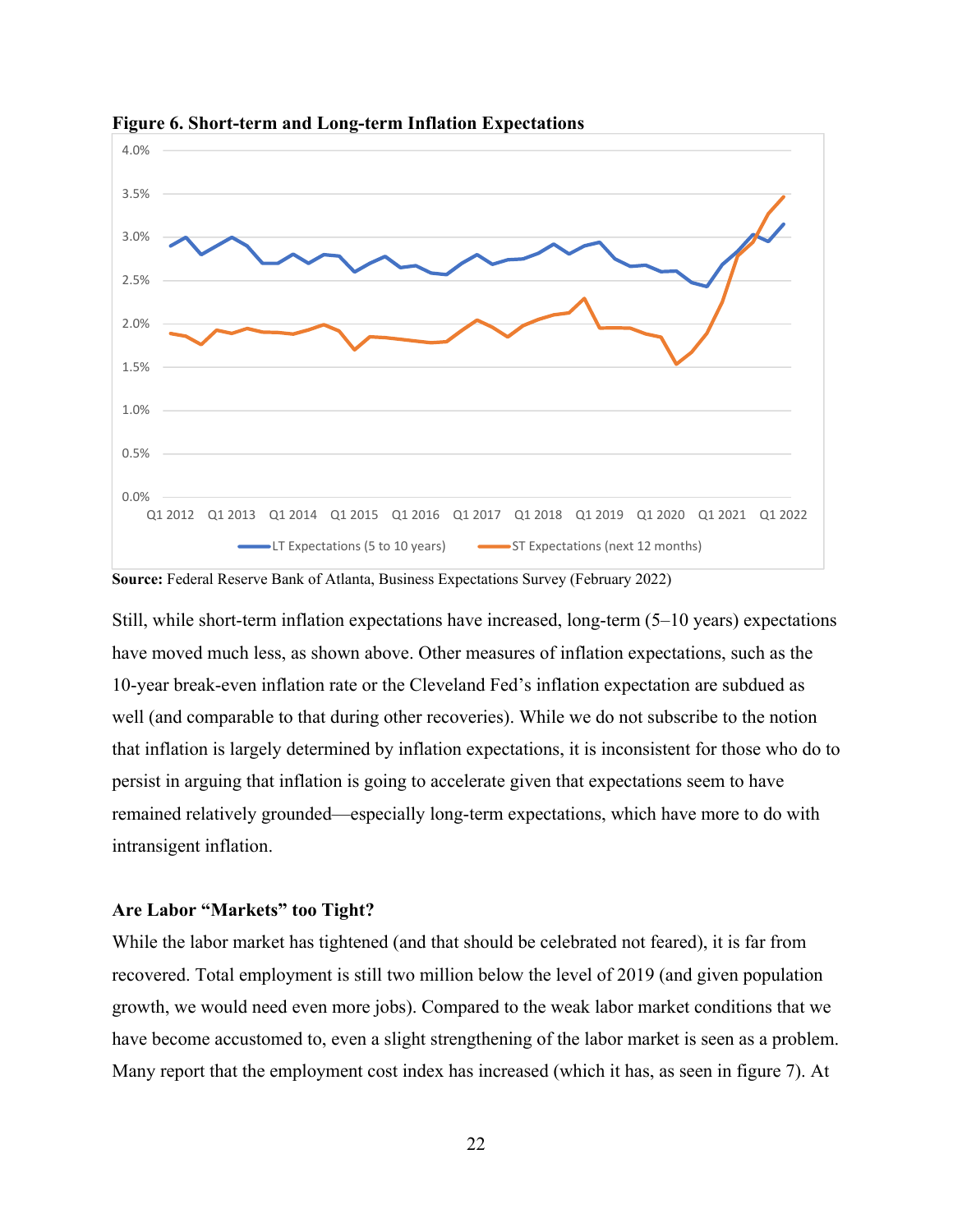the same time the 12-month change in the employment cost index is comparable to that of the early 2000s.

Still, the labor market is not yet back to its prepandemic state based on a number of indicators. The employment rate of the 15–64 age group was at 70.72 percent in January 2022, below its level of 71.77 percent before the pandemic. And even that was below its peak of 74 percent in the early 2000s. The labor force participation rate tells a similar story. At 62.2 percent as of January 2022, it is below its prepandemic level of 63.4 percent, which itself was significantly below the pre-Great Recession levels of about 66 percent (still not our postwar peak). Even before COVID, Fed Chair Powell was worried about the low labor force participation rate and saw it as an important issue.

What's important to keep in mind is that wages are playing catch up with prices, as shown in Figure 7 rather than driving the price changes. The fear is that if workers demand higher wages, they will set off a wage–price spiral, propagating more inflation. However, the likelihood of that happening in the US economy in 2022 is low. Unionization rates are very low, so workers are unable to negotiate collectively to enhance their bargaining power. Further, as argued, the evidence for an overheated *economy* (leaving to the side labor markets) is weak.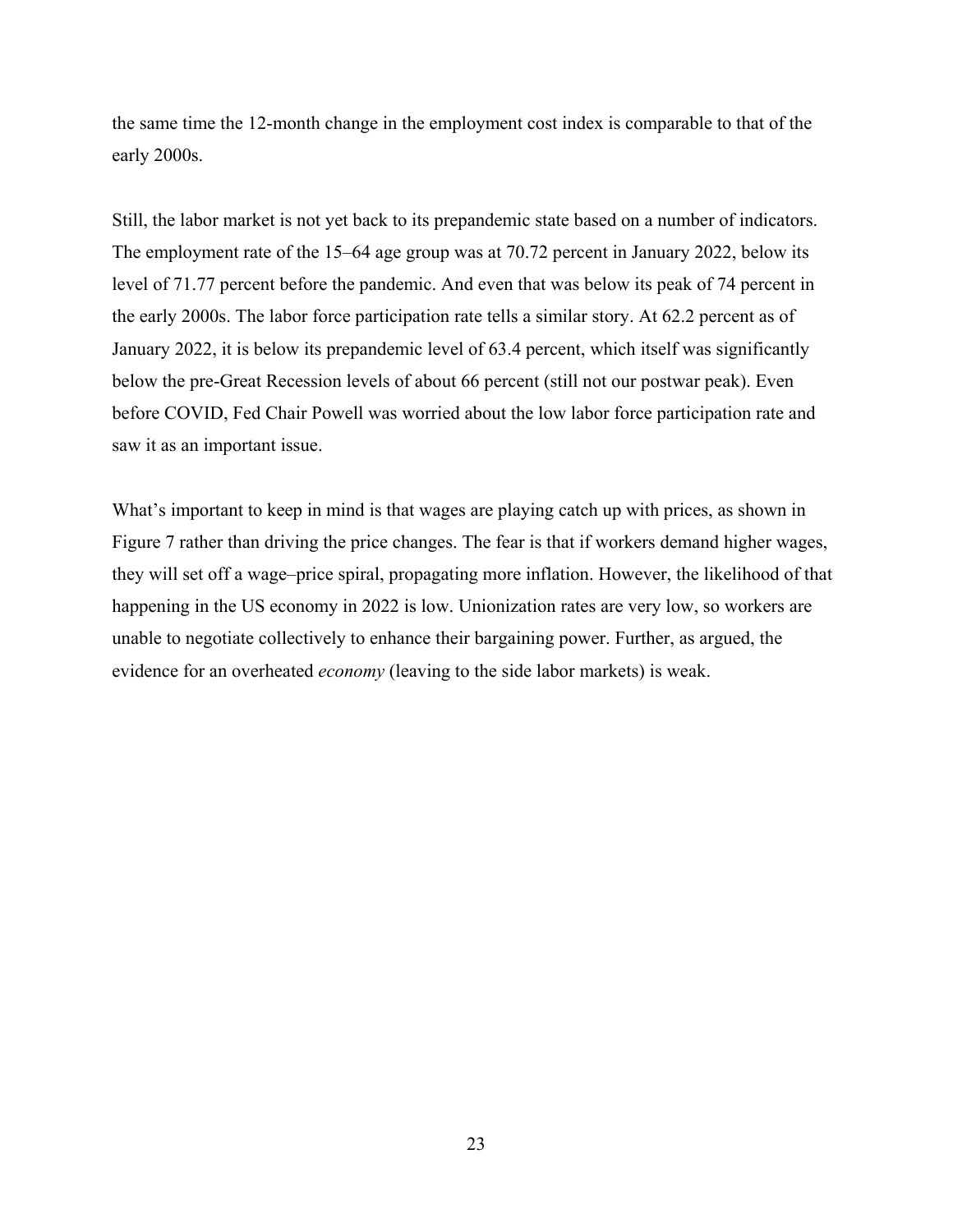

**Figure 7. Employment Cost Index versus Inflation** 

**Source:** Bureau of Labor Statistics

Of course, workers can try to bargain on an individual level and, if openings are plentiful, they might obtain wage increases. However, if wages are growing at the bottom—especially in the low-paid service sector (where openings do seem to be common), they are equalizing the wage inequality that has become an issue in the United States. While these may affect firms that are largely relying on underpaid, low-wage workers, it need not set off inflationary pressures. Rising labor costs at the low end in the service sector—especially in retail sales—do not have to generate large price increases because labor is often a relatively small part of total costs.

Indeed, what we see is that price increases are outpacing labor cost increases by a wide margin, as shown above in Figure 7. Probably more important is the rising costs of inputs (including energy costs), rising finance costs, rising costs of holding extra inventories, and costs directly associated with the pandemic (limiting contact, masking, cleaning, testing).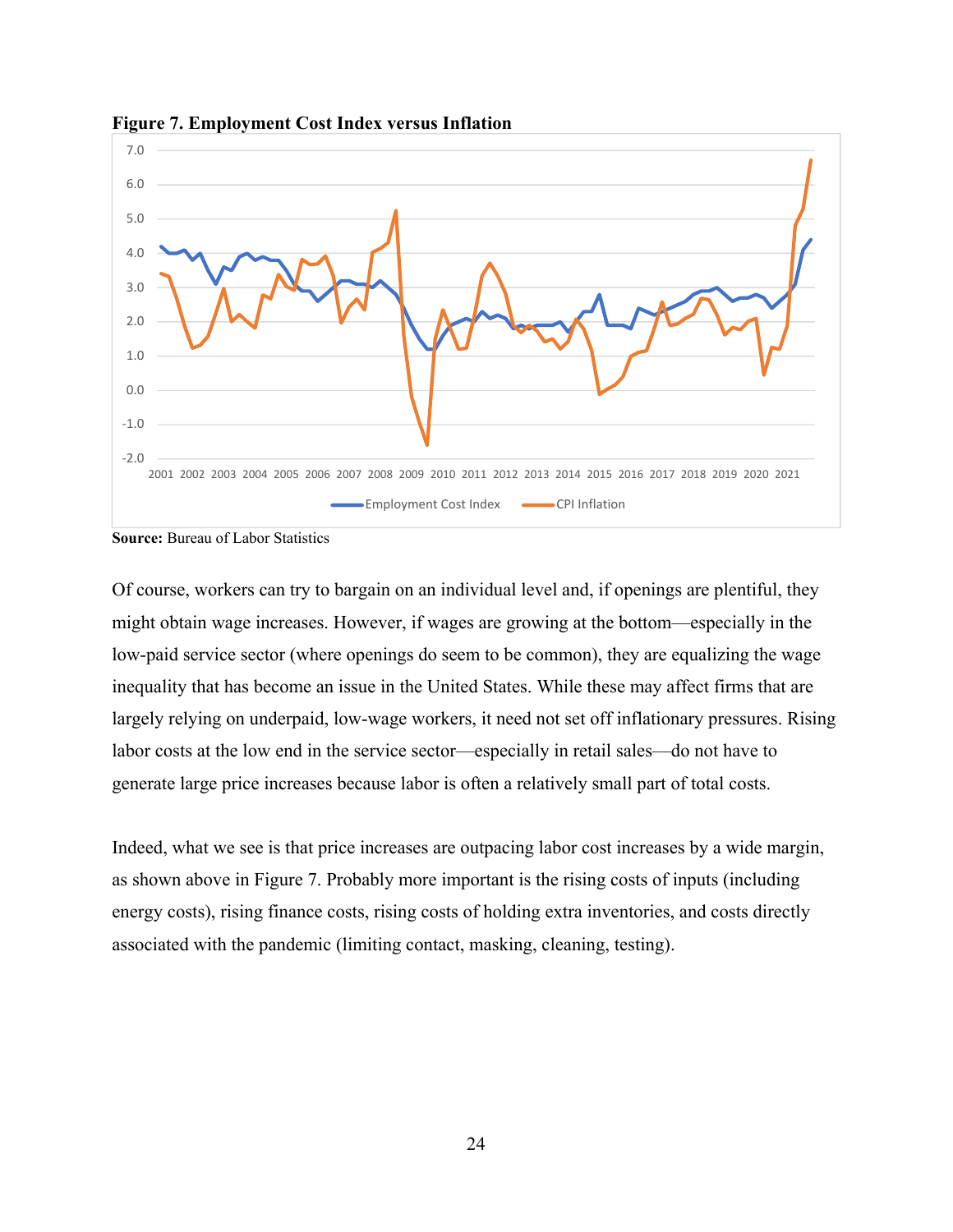#### **MICRO-LEVEL PRICING: COSTS OR PROFIT MARGINS?**

Everyone is now aware of significant disruptions on the supply side, caused by problems in the supply chains. When these first became apparent, it was presumed that they would be sorted out with recovery, and so would at most cause a temporary increase of inflation. However, many now argue that inflation is becoming entrenched—it is not a temporary problem that will go away on its own. One piece of evidence is said to be (i.e., by Summers [2021b]) that prices are rising across a great swath of products (and, to a lesser extent, services). And that is because costs are rising—especially labor costs, but also energy (and other utilities) costs. Others point their finger at profit margins—while some costs are indeed rising, firms are taking advantage of the situation by raising markups over costs. In this section we will examine the evidence from the micro level.

## **Rising Profit Margins as a Source of Price Pressure**

Mainstream economics treats prices as if they were determined by markets. In the real world, only a limited set of prices is determined this way (some commodity prices, for instance). Most prices are set by firms with the degree of pricing power dependent on the amount of competition that exists in the industry. Traditionally, firms with monopoly power are believed to restrict output and raise prices (above marginal cost) to maximize profit. There is an incentive to restrain capacity to keep prices up. At the same time, the threat of new entry by competitors can temper exercise of pricing power.

Many have argued that the rising prices we see are due to firms with pricing power taking advantage of the pandemic to boost profit margins. Let's examine the evidence, much of which is admittedly anecdotal. Matt Stoller (2021) has argued that as much as 60 percent of the rise of inflation can be attributed to rising profits due to pricing power—that allows megacorps to increase profits by raising the margin over costs. He estimates that this, alone, has cost the average American \$2,126 a year. While one might quibble with his methodology, there's plenty of evidence that large corporations are taking this opportunity to raise prices—indeed, they directly say so in their earnings calls as well as in surveys.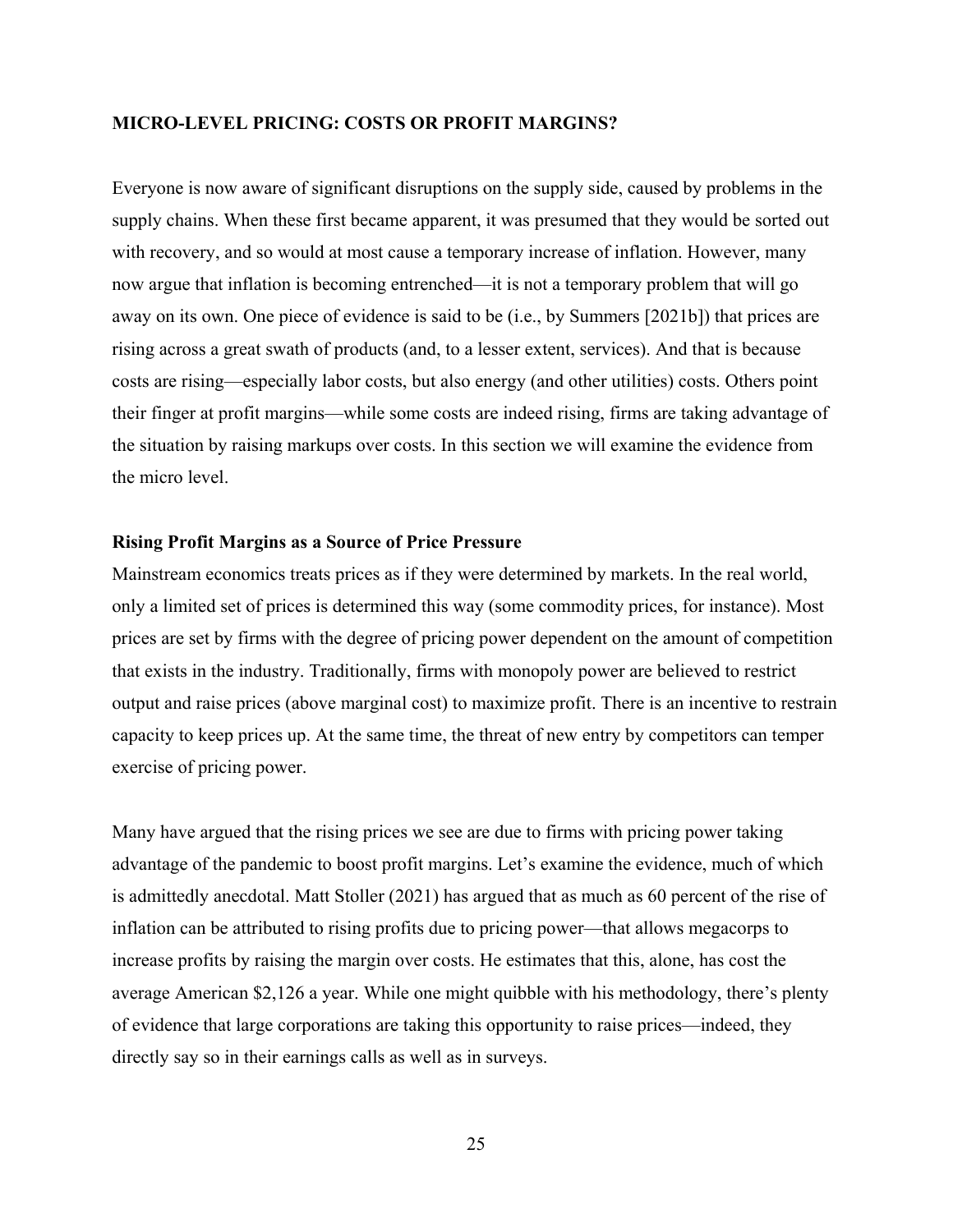For example, Stoller reports that in a survey of retailers by Digital.com, 56 percent said "inflation has given them the ability to raise prices beyond what's required to offset higher costs." Not surprisingly, the bigger the firm, the easier it is to do this: 63 percent of large firms versus 52 percent of small and medium-sized businesses agreed with the statement. In fact, 28 percent of large firms increased prices by 50 percent or more! No wonder investors are celebrating. As Stoller reports, one portfolio manager reported that "[w]hat we really want to find are companies with pricing power. In an inflationary environment, that's the gift that keeps on giving because companies can pass along their pricing on the way up, and don't necessarily need to get it back on the way down." As Bloomberg (Boesler, Deaux, and Dmitrieva 2021) reports corporate profit margins are at a 70-year record and corporate profits are up 37 percent from a year ago. According to Matt Stoller (2021), US corporations made a record of 1.73 trillion in profits in 2021, up from the 2012–19 average of about \$1 trillion a year. That number has risen to \$1.73 trillion now. John Nichols (2022) cites the example of Chipotle, which increased profits by 181 percent last year and gave its CEO a 137 percent pay raise (to \$38 million).

In the Atlanta Fed surveys there is further evidence of rising profit margins. In the November 2021 survey, for example, 23 percent of firms indicated that their profit margins were higher than usual and about half of these said it was because they had raised their prices. Another 44 percent of the remaining firms whose profit margins were not above normal indicated that they planned to increase their prices to improve or maintain their profit margins.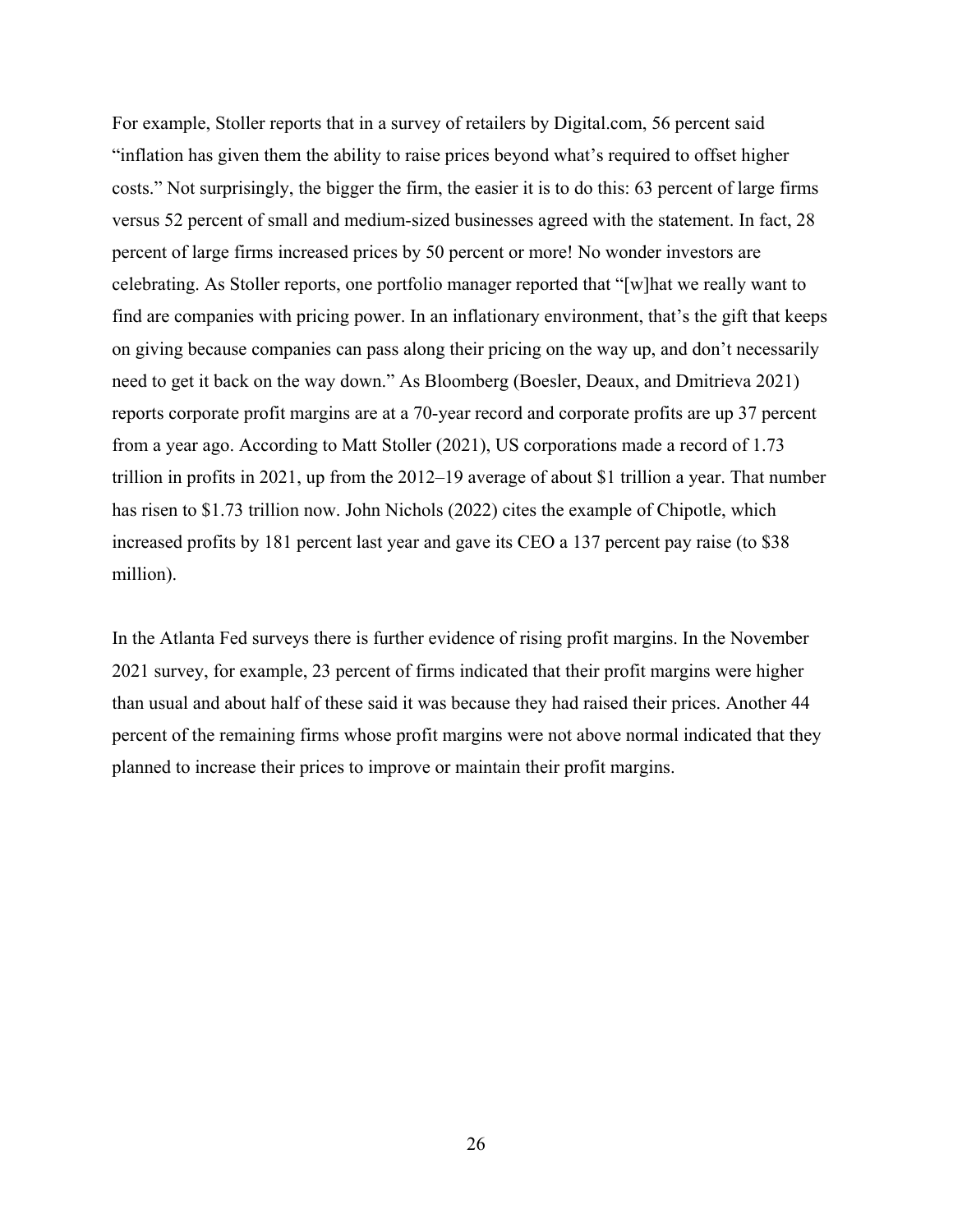

**Figure 8. Current Profit Margins (compared to normal times)** 

**Source:** Federal Reserve Bank of Atlanta, Business Expectations Survey (February 2022)

Still the vast majority of firms do not see current profit margins as higher than normal. Indeed, far more see them as below normal than the percent who see them as above normal.

Paradoxically, as the chart below shows, firms are optimistic about their ability to raise margins over the next twelve months. Indeed, they have not been so optimistic over the past decade. This stands in stark contrast to data from the Atlanta Fed presented above showing that firms do not expect sales or costs to pressure them to raise prices. It is their pricing ability that they believe will cause prices to rise. It is a little hard to know what to make of this data: firms say current mark-ups are not extraordinary but expect to be able to raise them in the future. At the same time, they say that it is neither sales nor costs that are pressuring them to do so.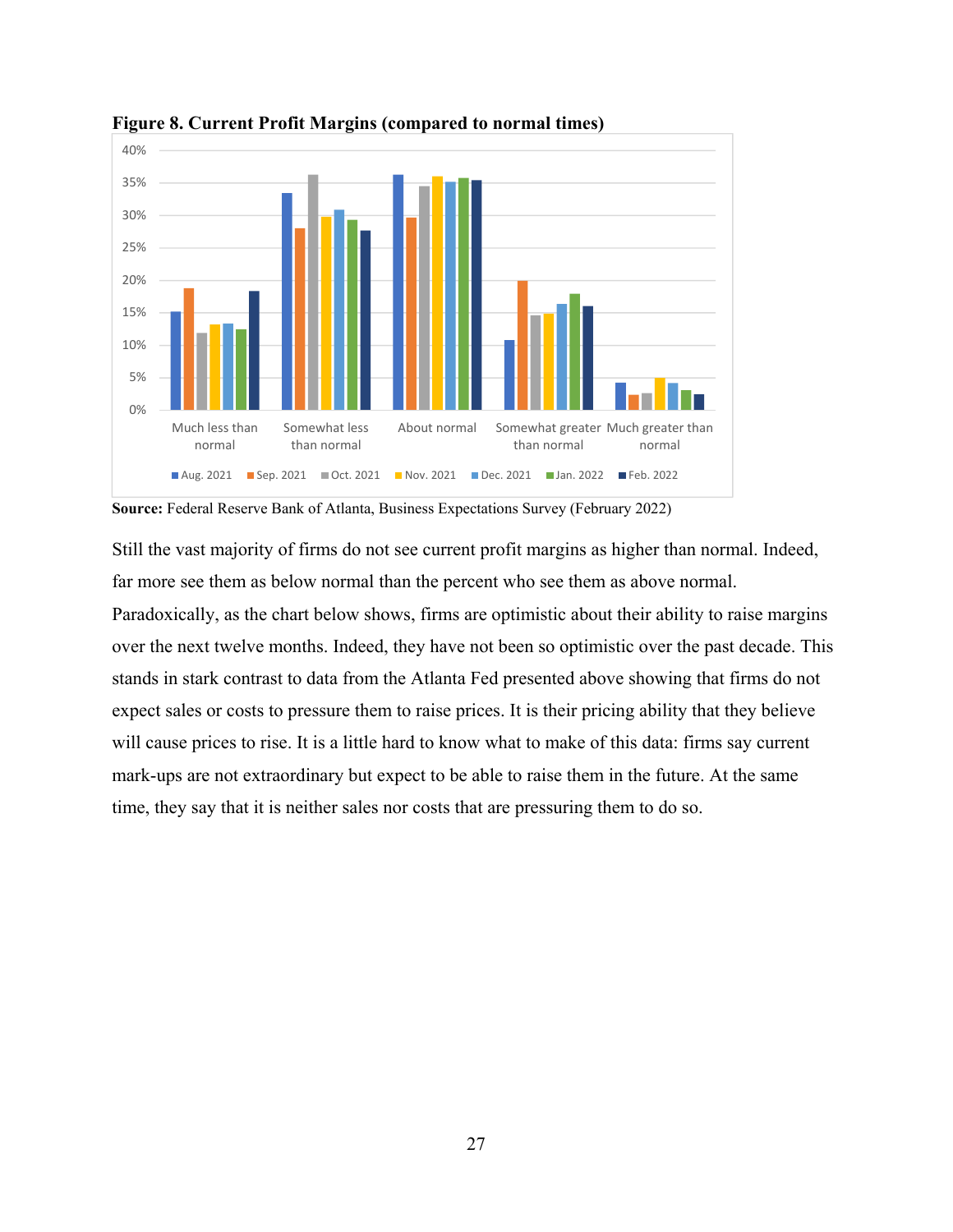

**Figure 9. Future Influence of Margin Adjustment on Prices (over the next 12 months, diffusion index: 0+ = greater than normal times)** 

**Source:** Federal Reserve Bank of Atlanta, Business Expectations Survey (February 2022)

Of course, this survey includes a large number of firms of various sizes. The anecdotal evidence that shows large markups over costs is generally limited to the biggest firms—those with substantial market power and, by definition, a small proportion of firms. It is possible that smaller firms are watching the biggest and anticipating they will be able to do the same. They might be disappointed to find that they do not have enough pricing power to do that. But the big ones have already demonstrated their ability to do so.

President Biden's office (White House 2021) has also pointed its finger at markups, which have tripled as concentration of pricing power across 75 percent of America's industries has risen over the past 20 years. His "fact sheet" cites examples of industry dominance, such as in airline carriers, where the top four carriers control two-thirds of the market; in the railroads where the number of freight carriers declined from thirty-three in 1980 to seven today, with four dominating their respective regions; in shipping where the largest ten controlled 51 percent of the market, and now 80 percent; and in agriculture where four firms control most of the world's seeds and have increased as much as 30 percent a year, and where four meatpackers control 80 percent of the beef market (with the farmer's share of the revenue dropping from 51.5 percent to just 37.3 percent in the past five years). Such consolidation has increased pricing power, has reduced new business formation, productivity growth, investment and innovation, and has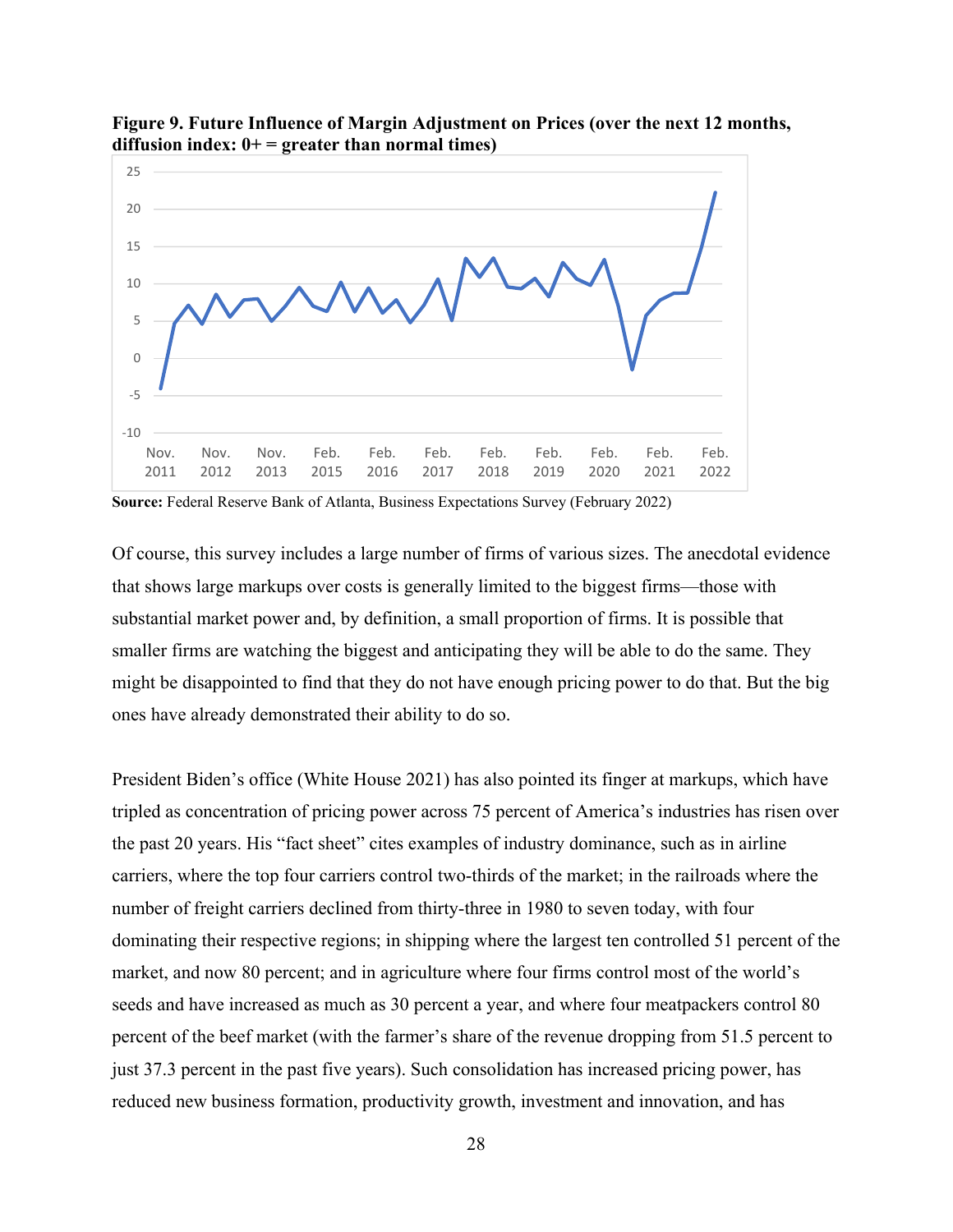increased income, wealth, and racial inequality. These trends made our economy vulnerable to price hikes that are now being realized.

David Dayen and Rakeen Mabud (2022) report that ocean "shippers made nearly \$80 billion in the first three quarters of 2021, twice as much as in the entire ten-year period from 2010 to 2020." The CEO of Kroger boasted that "[a] little bit of inflation is always good in our business," and the CEO of Colgate-Palmolive crowed that "[w]hat we are very good at is pricing." Dayen and Mabud have likened our current situation to that of the Soviet Union: there appear to be random shortages everywhere. You go to the grocery store to find an unlikely absence of boxes of facial tissues or your local fast food purveyor cannot provide fries with the burger because they are out of cooking oil. He attributes this to a half-century of letting financiers take control of supply chains so that we are ill-prepared for disruptions while the world's biggest traffic jam is piling up at the ports in southern California that handle 40 percent of all seaborne imports. He recalls General Electric's CEO Jack Welch recommending: "Ideally, you'd have every plant you own on a barge." That barge become China, and China's COVID lockdowns disrupted supply.

Meanwhile, Wall Street insisted on ever-greater efficiency, smaller inventories, deregulation, and mergers to wipe out competition and maximize profit. Supply chains had nothing to do with "reliably getting things to people," but rather with maximum profit by cutting costs, escaping regulation and taxes, and increasing pricing power. The 1999 earthquake in Taiwan cut off the supply of semiconductor chips, but that raised no alarm—the United States got rid of most of its chip productive capacity. And then COVID-19 surfaced in "the Detroit of China," stopping the flow of manufactured goods. Dayen and Mabud blame economists "like Larry Summers and other defenders of the status quo" who now claim price hikes are due to either fiscal policy that provided pandemic relief or the Fed's delay of rate hikes for too long.

In their view, the "pandemic was a catalyst, not a cause. Corporate interests structured a supply chain that can't withstand shocks, can't meet increases in demand, and invites profit extraction in moments of crisis" (Dayen and Mabud 2022). The American Economic Liberties Project<sup>6</sup> in

<sup>6</sup> See their website at https://www.economicliberties.us/problem/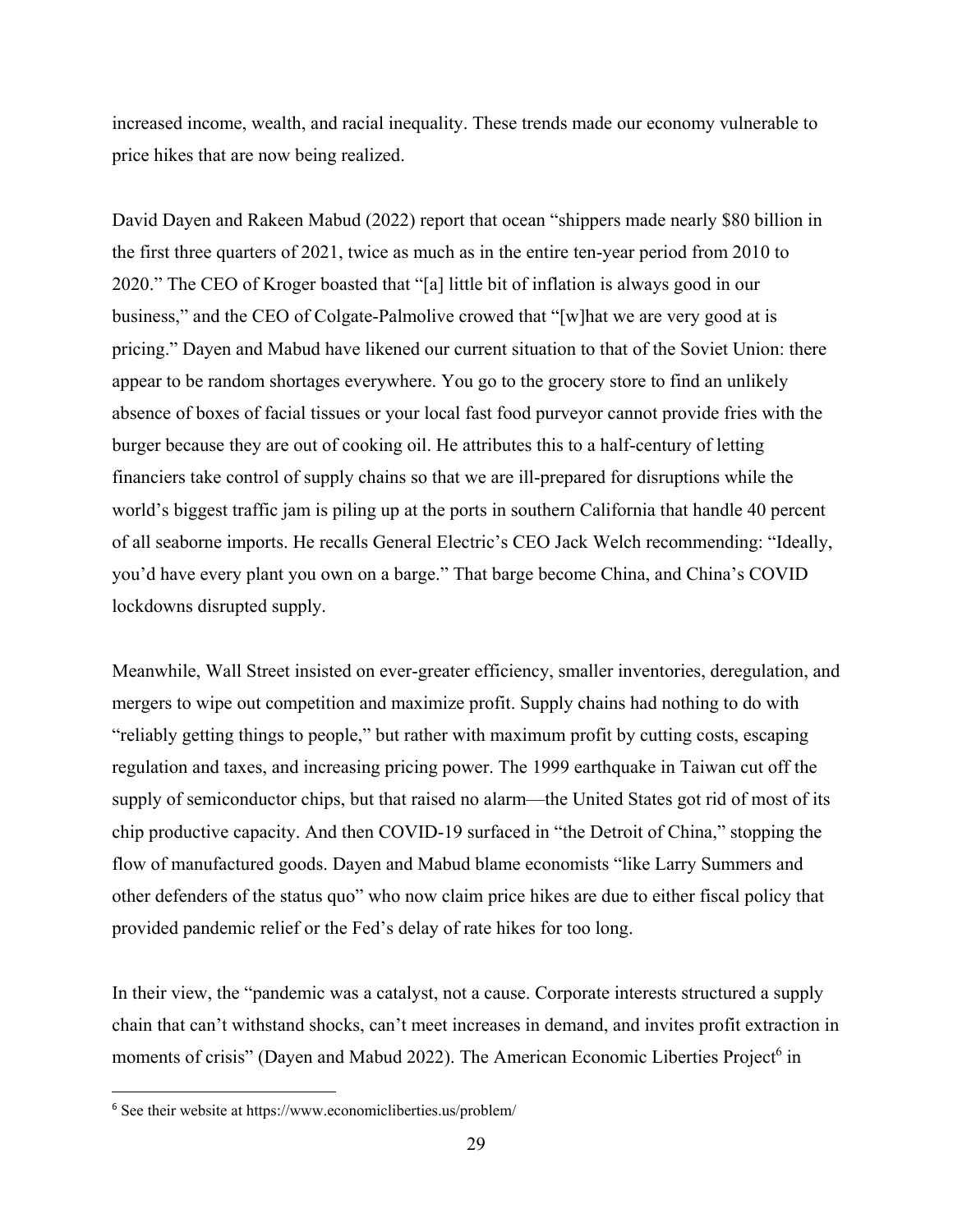conjunction with the Groundwork Collaborative (2022) reached a similar conclusion, as detailed in reports showing that decades of mergers & acquisitions weakened supply chains, lowered wages, and increased pricing power. In other words, the supply chains themselves helped to concentrate pricing power that is now taking advantage of disruption of the supply chains.

Larry Summers has strongly dismissed the pricing power explanation of inflation (Anstey 2022). It is all supply and demand, he claims—with demand rising beyond the capacity to produce. Demand, in turn, was boosted by the relief payments. The solution is simple: we must reduce demand pressures. It is all basic economic science, as presented in first-year economics. However, as we have argued above, econ 101 arguments cannot apply when firms have pricing power. Further, we argued above that evidence of macroeconomic conditions do not support the argument that aggregate demand is excessive. Still, we accept that firms will try to pass higher costs along to buyers. Given severe disruptions on the supply side,<sup>7</sup> it seems likely that some of the inflation is coming from the cost channel. On the other hand, consumer goods—that are largely dominated by a few large firms producing each type—are not the major source of inflation. As we've discussed, it is rentals and oil prices, although other transportation costs as well as food (both of which are dominated by a few large players) do make major contributions to measured inflation.

## **Supply-Side Disruptions**

While disruptions in the energy, chip, and auto industry grabbed headlines, problems are not limited to these sectors. In a February 2022 survey by the Atlanta Fed, 71 percent of firms in the sample reported supplier delays in the previous week, with 60 percent of these indicating that the disruption to their business was moderate to severe. Further, 40 percent reported difficulty locating alternate suppliers, with half of these reporting a moderate to severe disruption and 45 percent reported delays to delivery/shipping to customers (52 percent reporting moderate to severe disruption). While only 21 percent reported difficulty in rehiring furloughed or laid employees as a source of disruption, 62 percent noted the availability of workers to work affected their operating capacity (with 57 percent reporting a moderate to severe disruption). The availability of other suppliers or inputs used to provide goods and services affected 50 percent of

<sup>7</sup> See Goodman (2021)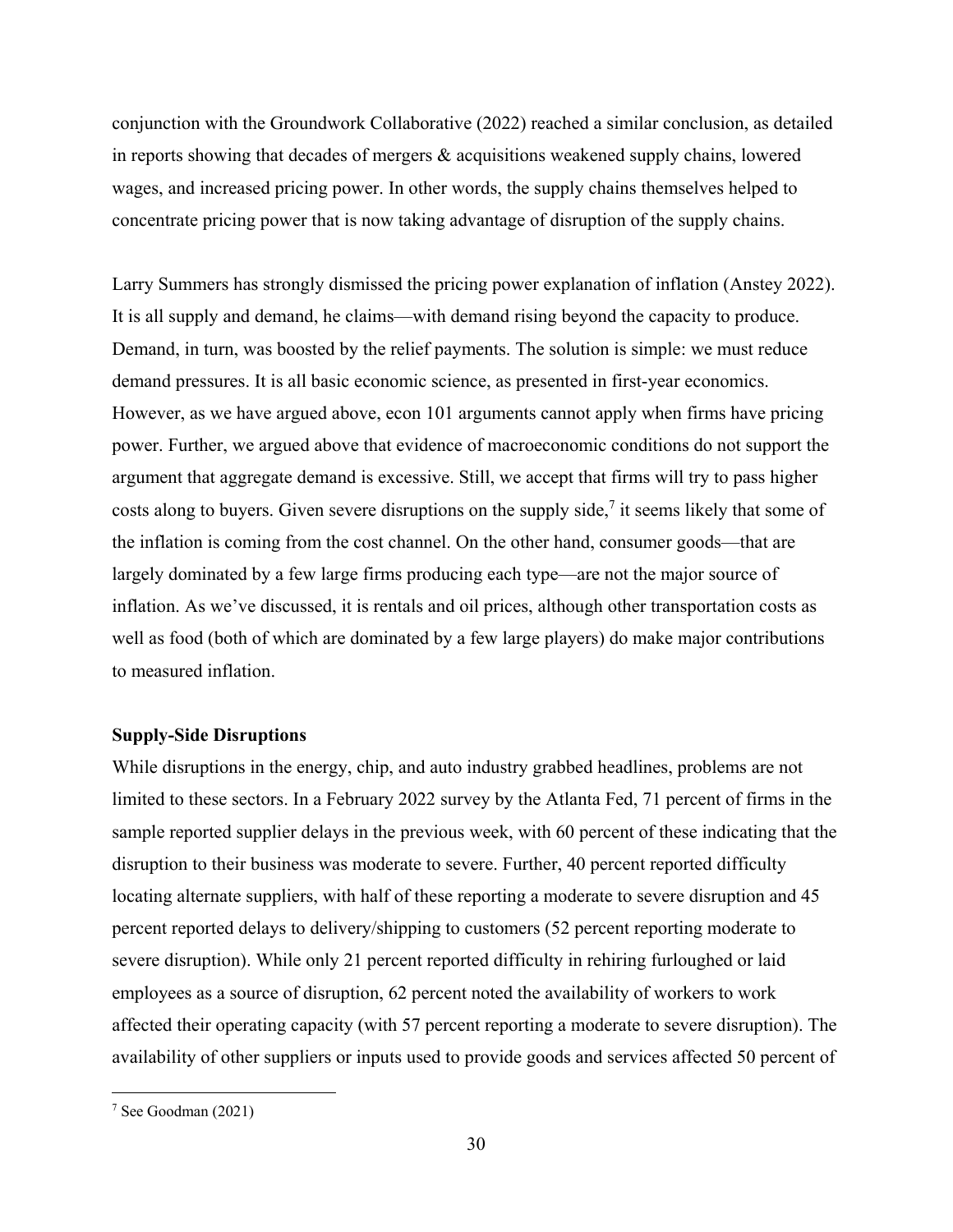the firms, with 64 percent of these reporting moderate to severe disruption to their business; 55 percent of firms expected the availability of supplies to affect operations 6–12 months or longer. (Data for other months in 2021 were comparable, so these supply disruptions have been affecting firms throughout 2021 if not longer.)



**Figure 10. How Long Do You Anticipate these Disruptions Will Continue to Impact your Business?** 

**Source:** Federal Reserve Bank of Atlanta, Business Expectations Survey (February 2022) **Notes:** Tables are based on 177 responses.

Firms are certainly more worried about supply chains than about operations impacting their business. Even availability of employees is not a serious a concern of firms—20 percent in the next three months and falling to 14 percent midway through the year. Concern about "other supplies" grows the farther into the future firms look—presumably because they have built some inventories. So far as supply chains go, firms are worried about supplier delays for the near future, and worries rise the farther in the future firms look. Again, there seems to be some evidence in the data that firms have inventoried supplies they need.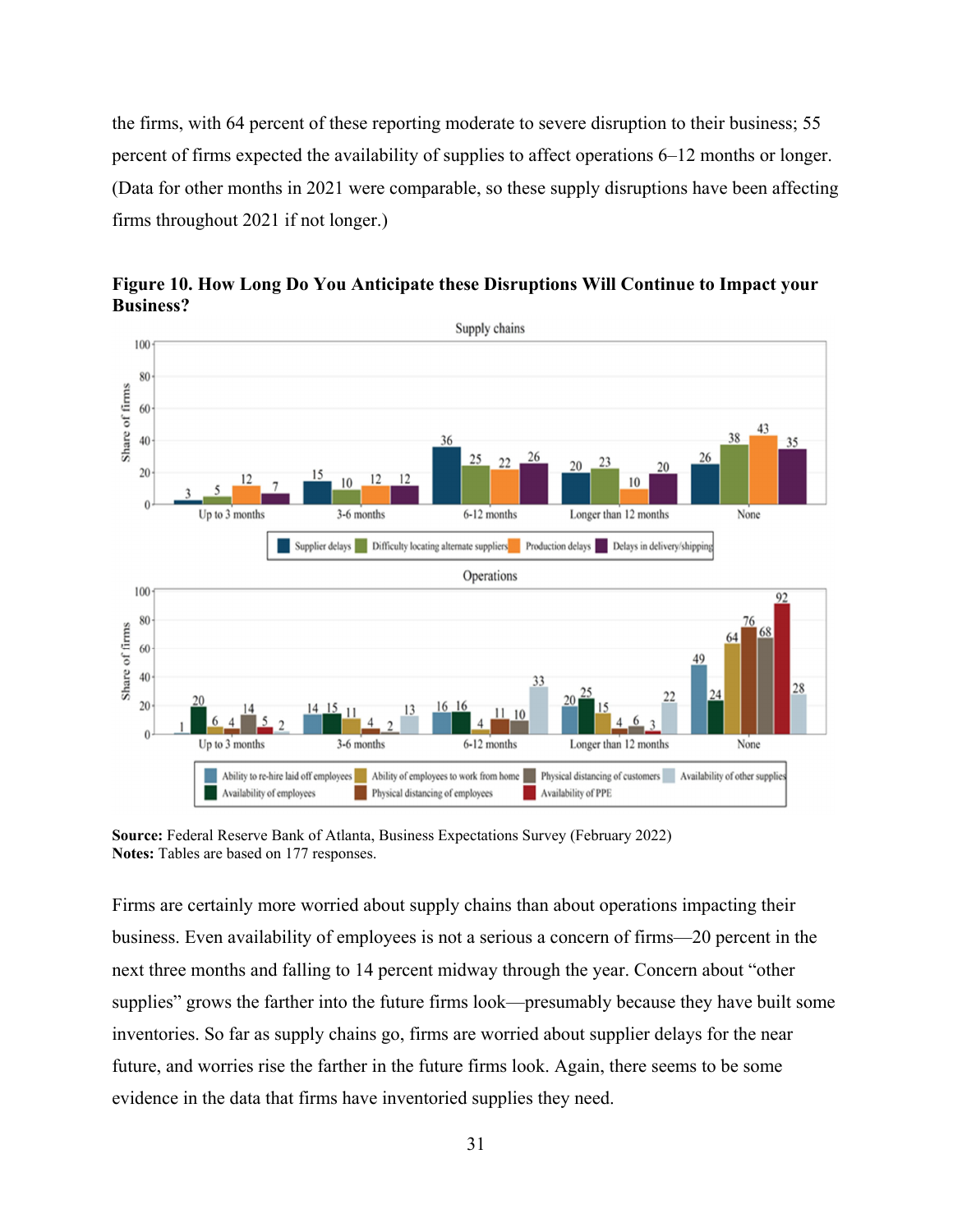In the Atlanta Fed's December 2021 Business Expectations Survey, 57 percent of firms had said they were extremely concerned about supply chain issues in 2022. The availability/quality of labor was at the top of the concerns for 2022 (23 percent of firms). At the same time, only 5.6 percent thought labor costs were a significant concern—a surprising result given all the worry about rising wages. Around 13 percent of firms indicated inflation and supply chains as areas of concern. As we have argued this is not likely due to "excess demand" driven by "COVID stimulus"—although it is almost certainly related to COVID, which impacts labor's decision over reentering the labor force. More importantly, trying to fight these supply-side issues through rate hikes is not likely going to help.

### **WHAT CAN THE FED DO?**

If supply chain disruptions, rental housing shortages, and agricultural sector consolidation are causing inflation, how can the Fed can solve the inflation problem by raising interest rates? Or if the problem is the shortage of labor, how is the Fed supposed to solve it if not by significantly cooling the economy (and solving the shortage by lowering demand for labor, rather than increasing its supply, which it cannot do)? And what exactly is the Fed supposed to do about OPEC (and now, sanctions on Russian oil), the lack of containers, shipping delays, shortages of truckers, and lack of housing? Importantly, since it's a global problem in an age of a global pandemic and global supply chains, how are the Fed's actions supposed to solve the inflation problem?

A recent report by Skanda Amarnath and Alex Williams (2022)<sup>8</sup> argues that a small number of items in the consumption basket drive the procyclical movement of inflation; most components do not "move reliably with the business cycle." The ones that do are rent (including owner's equivalent rent, as discussed above), groceries (food and beverages for home consumption), and food services and accommodations (restaurants and hotels). (Note they have identified most of the major categories that we have shown contribute to recent inflation.) And it seems that wage

<sup>&</sup>lt;sup>8</sup> Their discussion includes work from a 2020 study by James H. Stock and Mark W. Watson, "Slack and Cyclically Sensitive Inflation."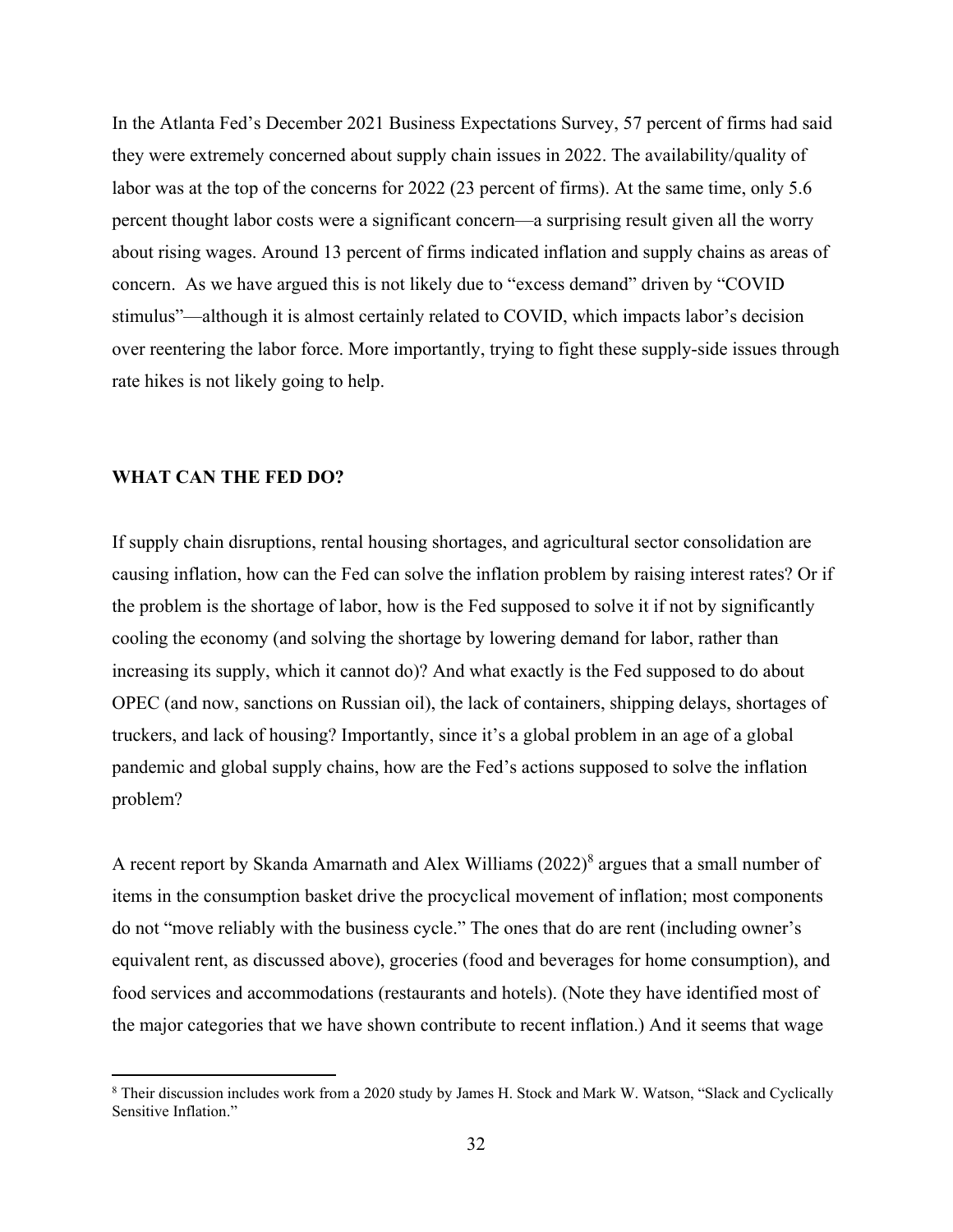growth that accompanies tight labor markets drives the rising prices—workers with lower wages can afford to spend more on rent and groceries, and rising wages in lowly paid service sector jobs raises costs.

There are two implications from that: fighting inflation by raising borrowing rates is not likely to have much impact—workers do not normally borrow to buy groceries or pay rent. That means that high interest rates can only work by causing unemployment (not by reducing debt-fueled spending). It may take a large rate hike to cause mass layoffs through that route, making it more probable that the rate hikes will work by causing financial problems, insolvencies, and defaults. Second, if monetary policy is effective, it is by stopping wage growth. The distributional effects of that will likely enhance inequality. The pandemic has been very, very good for those at the top, but recovery has just started to improve conditions at the bottom. Killing the recovery also means reversing the progress made recently on raising incomes at the bottom. James K. Galbraith (2022) argues along the same lines: to keep the overall inflation rate at 2 percent means some prices must rise by less to offset those that are rising by more than 2 percent. Production in the United States is overwhelmingly in the service sector, and in the service sector the main cost that can be controlled is wages. So, again, we conclude that if Fed policy is to work, it must attack wage growth, particularly in the service sector.

Mainstream economics likes to posit that disinflation can be costless and that the Fed can engineer a soft landing by managing expectations. In reality, monetary policy can only affect inflation by slowing down the economy, raising unemployment to alleviate wage pressures, and thereby lowering spending. It is questionable whether it can do so with marginal adjustments to the interest rate. Many point to Volcker's rate hikes—to 20 percent and beyond (and above 15 percent for a couple of years)—as a successful example of using monetary policy to quell inflation. Were the Fed to take rates up to double digits over the coming year, causing widespread unemployment, falling sales, and perhaps defaults on debts that could create a financial crisis, its policy might "work" to tame inflation. But is that really the medicine we need? Is our economy really growing too fast?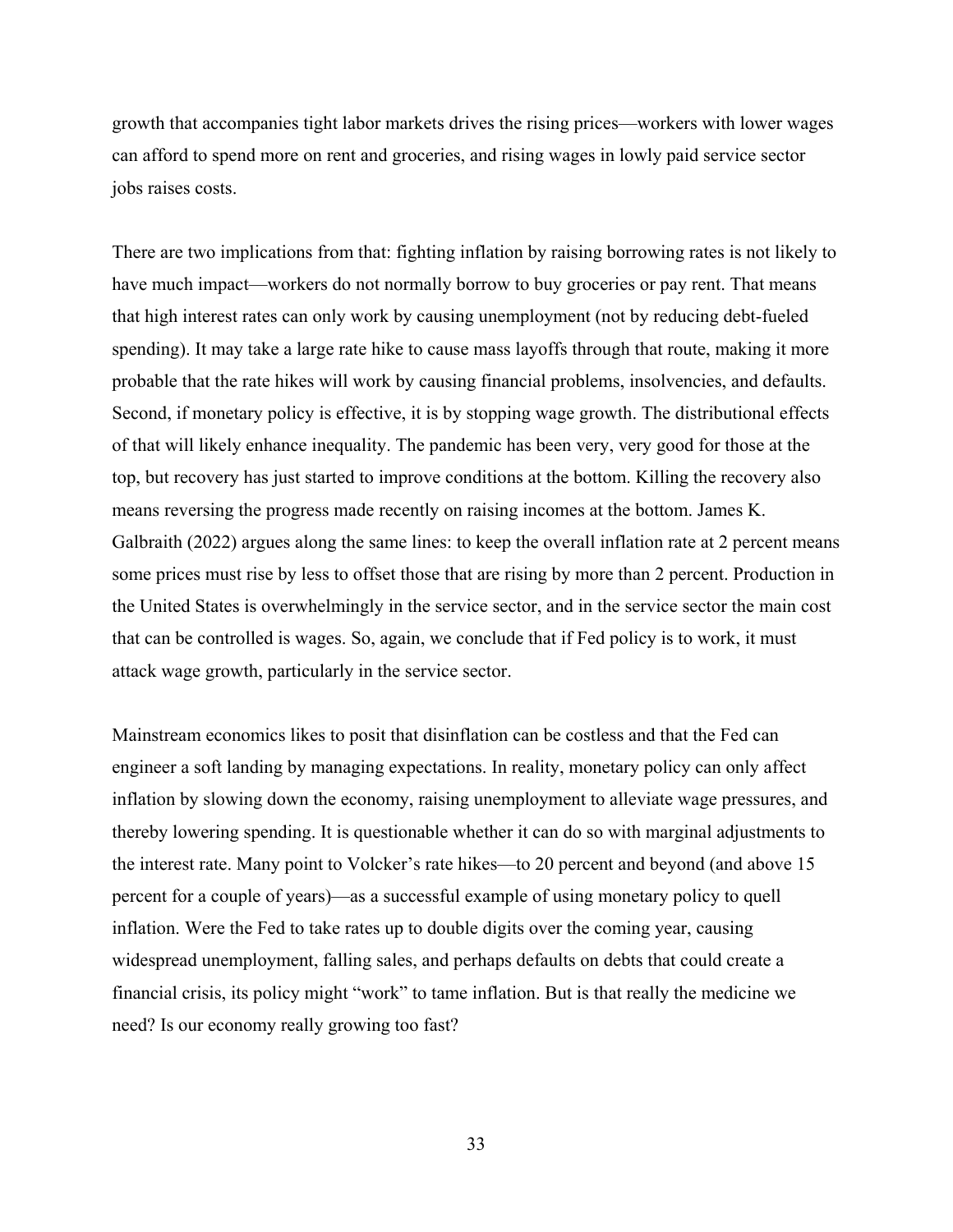The believers in monetary policy are not advocating Volcker-level hikes precisely because they believe policy to be powerful even with marginal changes to rates (despite lack of evidence; see Papadimitriou and Wray 2022). That is wishful thinking. The usual transmission mechanism referenced is through higher rates that reduce borrowing. But as we've argued, whatever inflation we have is not due to debt-financed consumption. Indeed, consumers have accumulated large savings—many do not need to borrow. And rising rates will (marginally) increase income on their now-larger savings. It is hard to see how that is going to reduce consumption, lower aggregate demand, reduce pressure on labor's wages, and thereby offset the inflation pressure coming from supply chain issues plus the exercise of pricing power.

Modern Money Theory (MMT) has always explained that the real issue in the economy is the availability (or lack thereof) of real resources. In the past few recoveries, aggregate demand growth has been sluggish due to austere fiscal policy, preventing us from reaching a full utilization of all of our available resources. The aftermath of the COVID crisis, with robust fiscal intervention, is the first time in a long time where the economy is not stagnating due to insufficient demand. But what we have is not a problem of too much demand, but a situation where demand is not stagnant like it has been in past recoveries. It only seems remarkable because sluggish demand and jobless recoveries over the past 30 years have become our new normal.

The COVID-19 crisis clearly started as a supply-side crisis that spilled over into demand. It has continued to be a supply-side problem because of the pandemic, while policy has been able to temper the demand problem. One could of course argue that if we didn't provide pandemic relief, which prevented a downward spiral in the economy, we might have less measured inflation, as Americans would be much poorer and unable to buy so much gasoline and used cars, or pay the higher rent demanded by landlords. Similarly, we could now solve the current inflation problem by making Americans unemployed and poorer to prevent them from being able to buy as much stuff. While this wouldn't solve the supply chain problems, the inflation rate would likely be lower. And America would be worse off.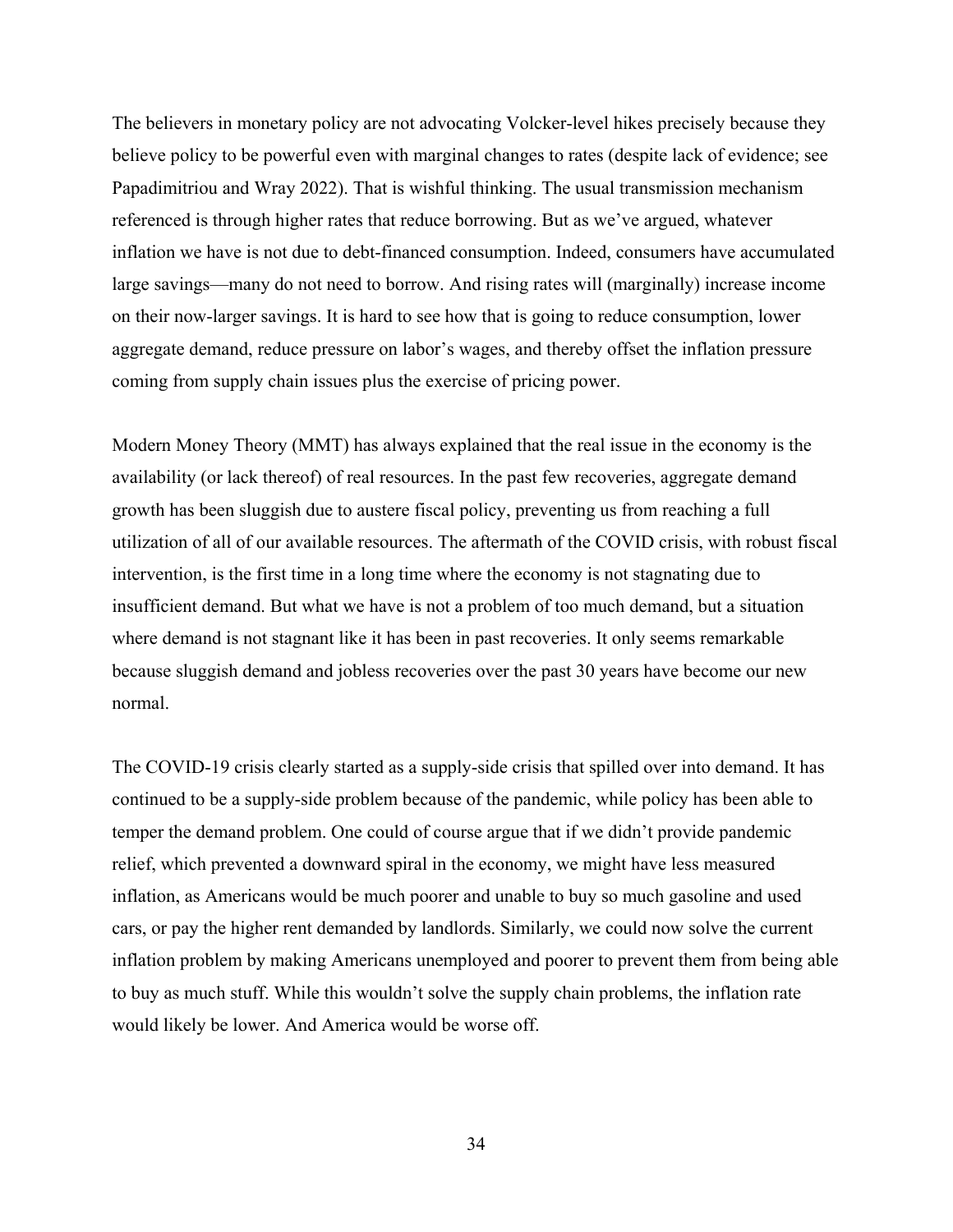This is ultimately the conventional approach to inflation control—disguised under an unrealistic and bizarre theory about inflation expectations—keeping a portion of the population unemployed to keep wages and demand low. The more appropriate solution would of course be to work to alleviate supply-side constraints. That, however, cannot really be achieved by monetary policy. In fact, if monetary policy is supposed to work by cutting interest-sensitive spending, such as investment, it would work to constrain our capacity/supply in the future.

We must find a better way to think about, and deal with, inflation. The high inflation we see today is not due to excess demand. Indeed, one could go much farther and argue that our two high inflation periods (the early and late 1970s) were not periods of high aggregate demand. But that is too obvious to require embellishment: these were, famously, called periods of stagflation. There is some danger that inappropriate tightening by the Fed now could reproduce stagflation.

In the past few decades discretionary fiscal policy in recessions has increasingly taken the form of transfers and tax cuts. It is a "free market" approach to policymaking that provides little guidance to where spending will flow, only setting its level. While MMT explains that government can financially afford to spend as much as it wants, in general it does not advocate for indiscriminate stimulus spending to fight unemployment. Similarly, cutting spending or raising taxes indiscriminately will not be effective in fighting inflation. Different sectors of the economy grow at difference paces. Bottlenecks in the economy can create inflation before full employment is achieved. The pandemic has exacerbated existing bottlenecks and created new ones. Hence MMT's preference for targeted spending in the form of a job guarantee, which serves to constrain instability both on the downturn (preventing unemployment) as well as on the upturn (providing price stability).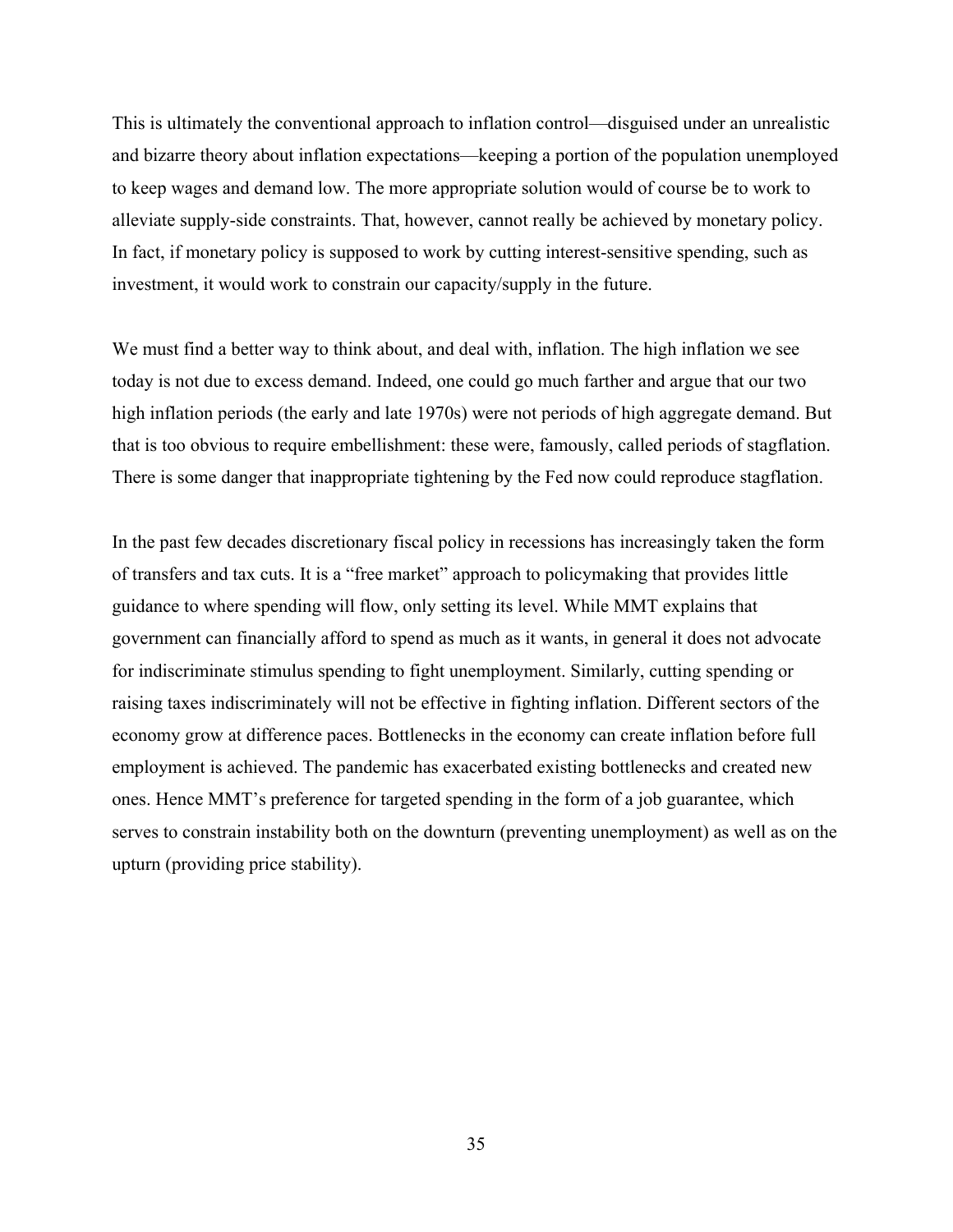## **REFERENCES**

- Amarnath, S., and A. Williams. 2022. "What are you expecting? How the Fed slows down inflation through the labor market." Employ America blog. February.
- Anstey, C. 2022. "Summers Says US Risks Recession by Blaming Inflation on Greed." Bloomberg, January 14.
- Boesler, M., J. Deaux, and K. Dmitrieva. 2021. "Fattest Profits Since 1950 Debunk Wage-Inflation Story of CEOs." Bloomberg, November 30.
- Dayen, D. 2022. "Larry Summers Shares the Blame for Inflation." *The New York Times*, February 28.
- Dayen, D., and R. Mabud. 2022. "How we broke the supply chain." The American Prospect, January 31.
- Federal Reserve Bank of Atlanta. 2022. "Business Inflation Expectation." February 26. Available at: https://www.atlantafed.org/research/inflationproject/bie
- Galbraith, J. K. 2022. "How the left should think about inflation." The Nation, February 18.
- Goodman, P. 2021. "How the Supply Chain Broke, and Why It Won't Be Fixed Anytime Soon." The New York Times, October 22.
- Groundwork Collaborative. 2022. "Economic Liberties, Groundwork Call on White House to Address Rampant Corporate Profiteering." Open letter, February 17.
- Krugman, P. 2021. "Fighting COVID Is Like Fighting a War: Why Biden needs to go big and ignore the worriers." *The New York Times*, February 7.
- Nichols, J. 2022. "The Dirty Secret of Inflation: Corporations Are Jacking Up Prices and Profits." The Nation, February 21.
- Herron, J., G. Smith, K. Crowley, and L. Hurst. 2022. "Oil's Spectacular Covid Crash Set the World Up for \$100 Crude." Bloomberg, February 16.
- Lizza, R., G. Ross, and E. Okun. 2021. "Does the WH owe Larry Summers an apology?" Politico, November 10.
- Nersisyan, Y., and L. R. Wray. 2020. "Are We All MMTers Now? Not so Fast." One-Pager No. 63. Annandale-on-Hudson, NY: Levy Economics Institute of Bard College. April.